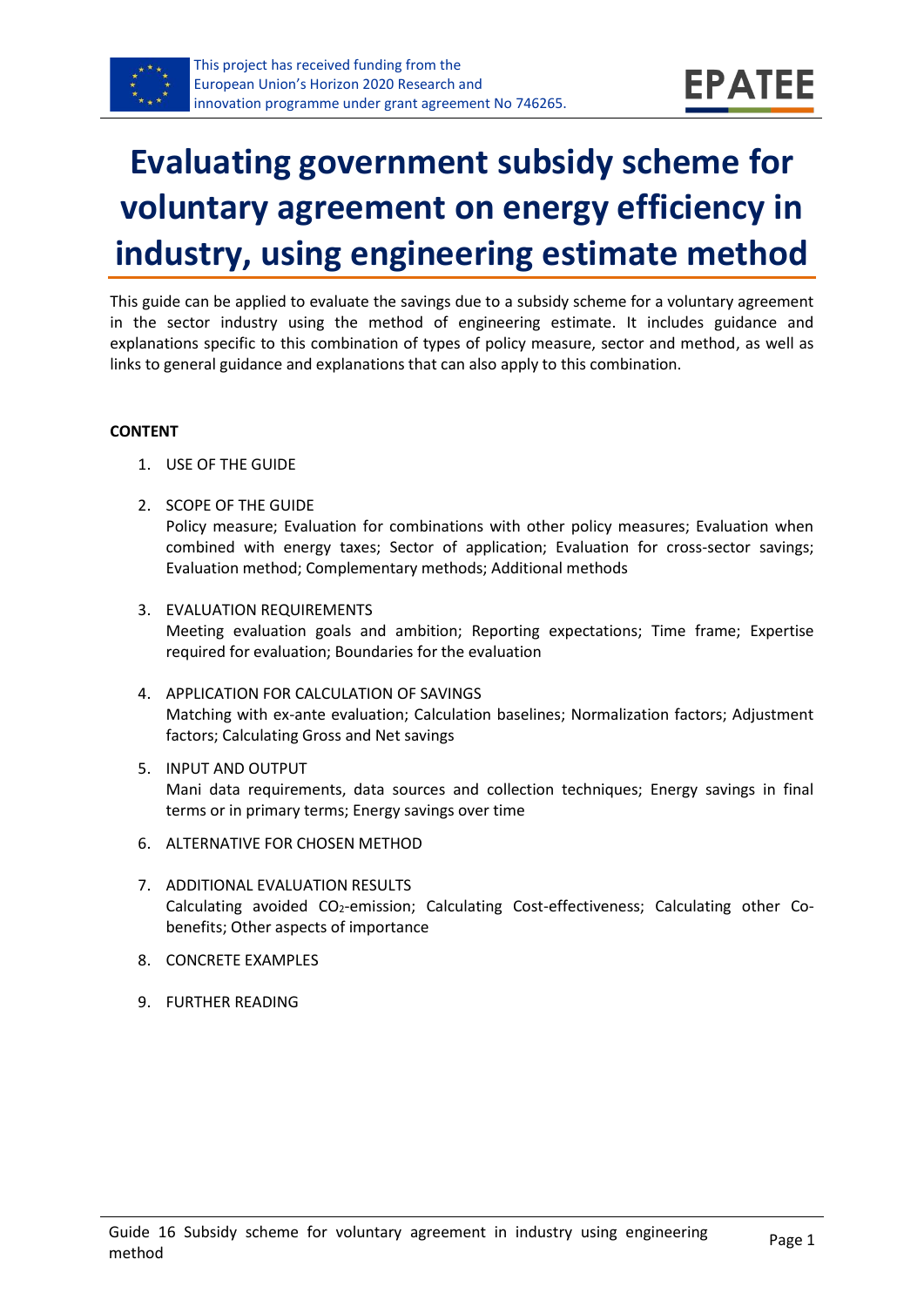# **1 | USE OF THE GUIDE – AUDIENCE, OBJECTIVES AND FOCUS**

The primary **audience** for this guide is energy efficiency programme designers, implementers or supervisors, and evaluators looking for guidance on the evaluation process of energy savings in the scope of this guide.

Although the application of the guide will generally concern the (sub)national level, account will be taken of issues at EU level when relevant (e.g. the specific format of saving figures for the EED).

This guide is not about the preceding step in the evaluation process, the choice of the method. About this previous step in the evaluation process, see the guidance provided [here.](https://www.epatee-toolbox.eu/wp-content/uploads/2019/04/epatee_integrating_evaluation_into_policy_cycle.pdf) However, after presenting the capabilities and limitations of the guide at hand, the user will be offered alternatives for the method within this guide (see section [6\)](#page-0-0).

However, after presenting the capabilities and limitations of the guide at hand, the user will be offered alternatives for the method within this guide (see section [6\)](#page-0-0).

The **objective** of this guide is to provide:

- Information on the scope of the guide that enables the user to decide whether this tool is suited to his/her needs, and whether complementary or additional method(s) could be needed or useful (sectio[n 2\)](#page-0-1);
- Guidance about specifying the evaluation objectives and requirements (section [3\)](#page-0-2);
- Guidance about key methodological choices to calculate energy savings (section [4\)](#page-0-3);
- Guidance about the inputs (data requirements) and outputs of the method (energy savings metrics) (sectio[n 5\)](#page-0-4)**;**
- Possible alternative methods (with pros and cons) (section [6\)](#page-0-0)
- Background about evaluation results other than energy savings (sectio[n 7\)](#page-0-5);
- Relevant examples, case studies and/or good practices (section [8\)](#page-0-6);
- Relevant references for further reading (section [9\)](#page-0-7).

The tool is intended for assessing realised (ex-post) energy savings. However, account is taken of earlier (ex-ante) evaluations of expected savings, if available (see section [4\)](#page-0-3).

The **focus** of the guide is on impact evaluation, i.e. determining the energy savings, but not on how this has been reached through a step by step process with intermediate results (process evaluation).

Readers looking for the basic and general principles of energy efficiency evaluation may find the followin[g link](https://www.epatee-toolbox.eu/evaluation-principles-and-methods/) useful.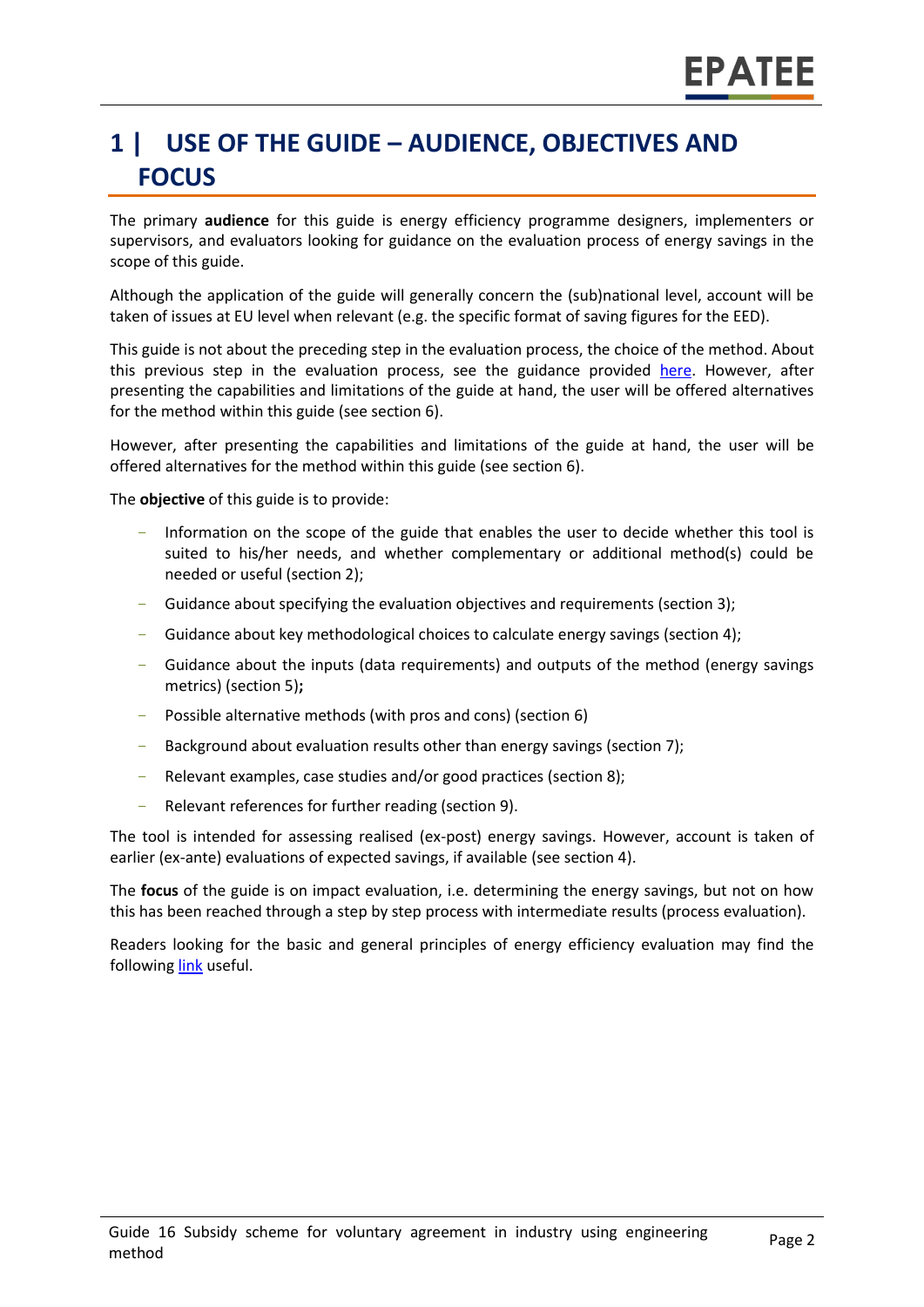# **2 | SCOPE OF THE GUIDE – POLICY, SECTOR and METHOD**

### **2.1 About the policy measure: government subsidy with a voluntary agreement**

More information and examples on the different subtypes residing under the main type "Cooperative Measures", including government subsidy with a voluntary agreement can be found [here](http://www.measures-odyssee-mure.eu/) and [here.](https://www.epatee-lib.eu/)

More detailed information on the evaluation of a government subsidy with a voluntary agreement can be found [here.](https://www.epatee-lib.eu/media/docs/EMEEES_WP2_D1_Assessment_existing_evaluation_2008-04-21.pdf)

The policy measure of a government subsidy for voluntary agreements related to energy efficiency is typically taken up by a government ministry, for example the Ministry of Economic affairs. Rather than confronting the sector with, for example, a normative standard or an obligation, this measure is based on formulating , with the relevant stakeholders in the industry sector, common goals of energy savings in a certain time period ahead, typically 3-5 year. The voluntary measure is often accompanied by a government subsidy (for example as a tax reduction) as incentive to achieve the energy savings targets. In most cases the Ministry acts as a process facilitator or mandates a public agency or hires an external firm to act as a process facilitator and moderator.

One of the reasons of this voluntary approach is the diverse character of the industry sector. For example, in the Netherlands, on one hand there is a large chemical & petrochemical industry, on the other hand there are a number of much smaller SME's. The use of the engineering method in this guide is based on the fact that most companies with production sites and installations, will have a dedicated process information system that is also needed to monitor the safe and efficient operation of plants and facilities. Hence, this method is suitable and equipped for assessing energy savings, as the relevant data on energy consumption are part of this process information system. In some cases engineering estimates are used because the voluntary agreement requires the companies to do an energy audit.

The evaluation is usually focused on a program of energy efficiency measures, undertaken by the industry sector on the basis of voluntary EEP's (Energy Efficiency Plans). The elements of the evaluation include the achieved energy savings in terms of intended savings and realized savings; but also interaction with other policy instruments; the evaluation of side effects (international market playing field (for example the effects of the voluntary agreement on the competitiveness of companies), the execution of the measure; the costs of the measure).

The verification of the achievement of the targets set in the voluntary agreements (at overall level or company level) is often a key evaluation objective. Because advantages or compensations (e.g. investment subsidies, tax deductions) given to the companies that joined the agreements can be conditional upon the target achievement.

Process evaluations of voluntary agreements often look at the administration costs and the satisfaction of the companies that joined the agreements. One reason for policy makers to choose voluntary agreements can indeed be the assumption that they have smaller administration costs or are simpler compared to other policy options. Process evaluations can thus be used to verify this assumption.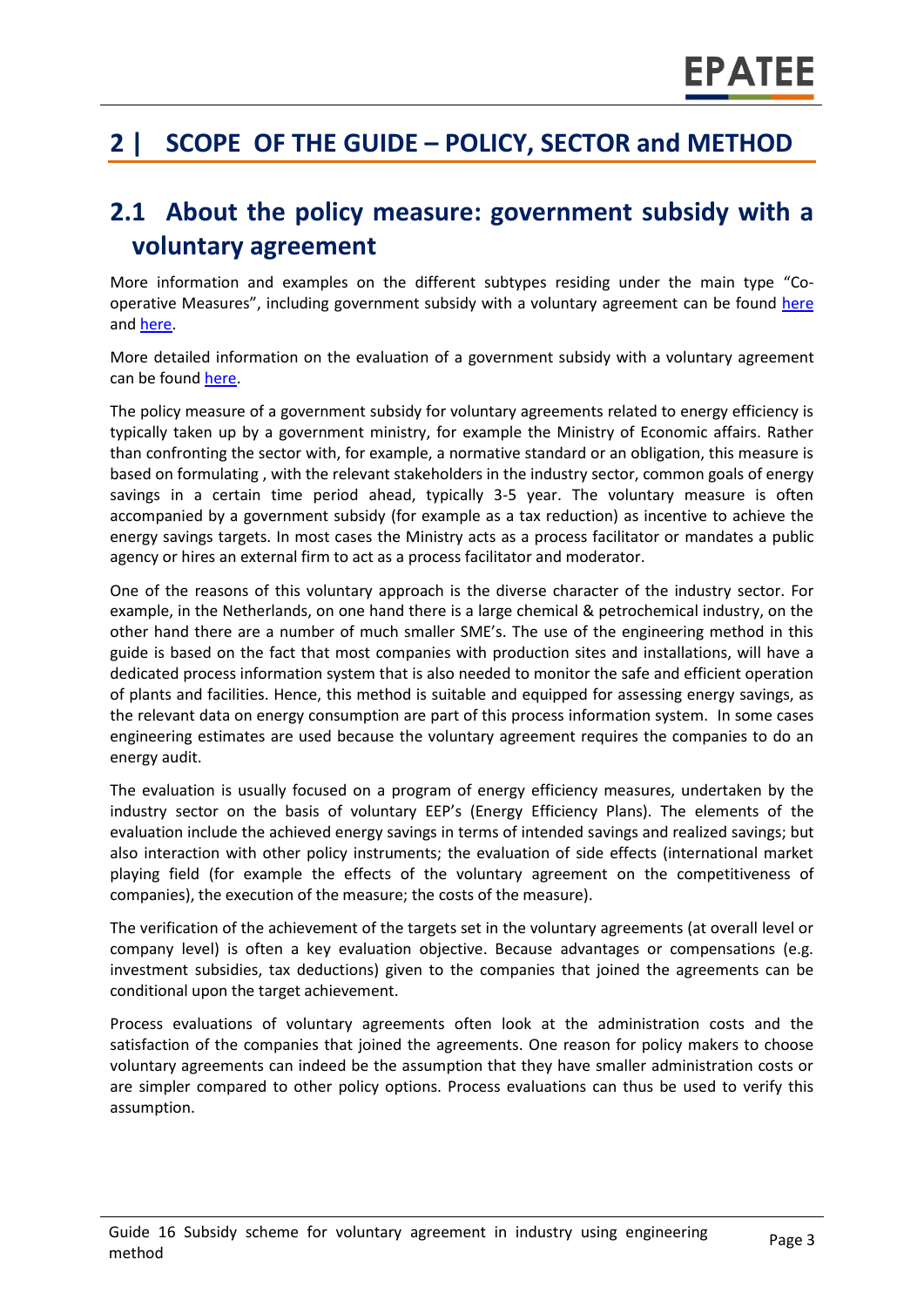### **2.2 Evaluation for a combination of policy measure types**

This guide addresses a combination of policy measure types, being a voluntary agreement with energy users in conjunction with subsidies for saving actions. With two or more policy measures stimulating the same saving actions it turns out that it is difficult to ascribe part of the overall savings to each policy measure type.

A practical approach for combined policy measure types is to perform the evaluation for the set of policy measures as such. The energy savings are thus evaluated overall for the whole policy package. Then it can be decided to attribute the energy savings to a particular policy measure, usually the one seen as most important as to realised savings. The choice of the policy measure to which energy savings will be attributed is most often a **political decision**. It can also be based on preliminary analysis to identify what policy measure has the larger scope (i.e. encompasses more actions). For example, in case of a combination of a voluntary agreement with subsidies:

- If the subsidies are eligible only to the participants to the voluntary agreement, then it could be decided to attribute the energy savings to the voluntary agreement, because participants might also report actions that they have done without subsidy to reach their goal (larger scope = voluntary agreement).
- If the subsidies are eligible to all companies of a sub-sector or branch, not requiring to commit to the voluntary agreement, then it could be decided to attribute the energy savings to the subsidy scheme. As it is likely that subsidised actions will be done by companies outside the voluntary agreement (larger scope = subsidy scheme).

A drawback of this approach is that the effectiveness of each separate policy measure can hardly be assessed.

A possible approach to tackle this issue is to use a **theory-based evaluation** (see thi[s link\)](https://www.epatee-toolbox.eu/evaluation-principles-and-methods/general-principles/evaluation-approaches-complementary-to-impact-evaluations/). This makes it possible to analyze the mechanisms of each policy measure. Intermediate indicators or surveys can then enable to characterize the respective effects of each policy measure.

Another approach can be to use **econometric methods**, when the data available make possible to include variables in the econometric model for distinguishing the effects of the different policy measures (see for example Bjørner & Jensen 2002).

### **2.3 Evaluation when combined with energy taxes**

The calculated savings effect for the government subsidy of a voluntary agreement may overlap with that of the energy tax. The guide is not capable of attributing part of the (overall) calculated savings to either the voluntary agreements or the energy tax. Moreover, in some cases the difficulty to disentangle the effects of both policy measures can be increased by the fact that the voluntary agreements include deductions on energy taxes as an incentive to join the agreements.

A possible approach to tackle this issue can be to use econometric methods, when the data available make it possible (see for example Bjørner & Jensen 2002).

About the issue of double counting, see also the section on Gross to Net savings.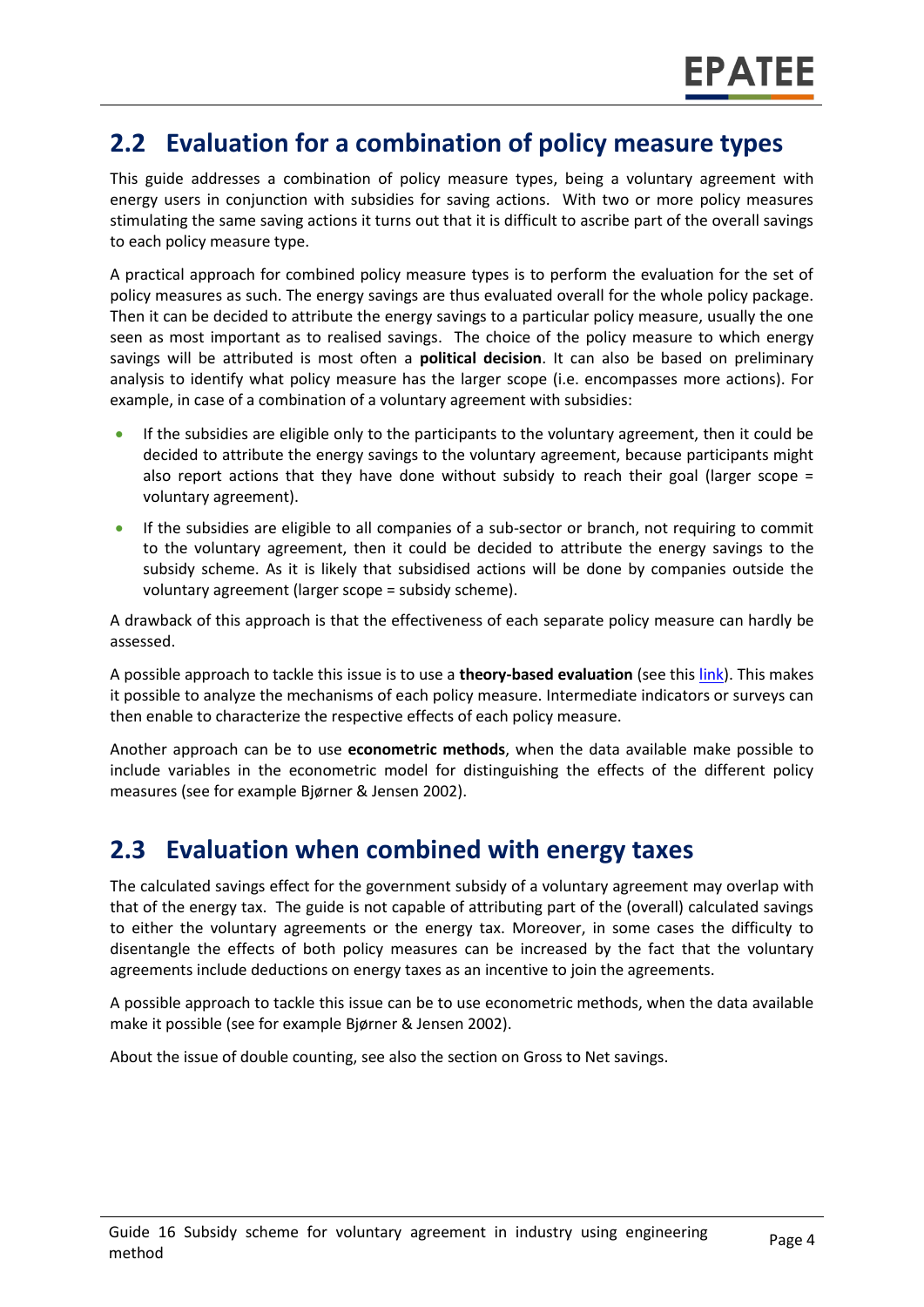### **2.4 About the industry sector**

Information on (sub)sectors defined in the Toolbox can be found [here,](https://www.epatee-toolbox.eu/wp-content/uploads/2018/10/Definitions-and-typologies-related-to-energy-savings-evaluation.pdf) chapter 2, p.17.

The sector industry that we do cover in this guide is the sector in the economy which is characterized by production and use of material goods. In practice, the scope of the industry sector can vary according to the countries (e.g. due to specificities in the national economy). For example, agriculture and fisheries are sometimes also included in the industry sector when dealing with energy issues, for example due to the way national energy statistics are available. However, when setting up voluntary agreements, their scope usually makes the distinction between industry and agriculture (or fisheries), and even between the main industry sub-sectors in the country.

Although the guide is meant to cover all end-use sectors in industry it will mostly be applied to a selection of sub-sectors within industry. In every country, the industry is divided in different subsectors (usually defined by the national statistics office), like food & beverage industry, chemical and pharmaceutical industry, paper industry, rubber and plastic industry, electrotechnical industry. For example, a dedicated voluntary agreement could be made with all companies that produce chemicals and pharmaceuticals , in such a specific case, next to individual companies, also a professional organization (e.g. in the Netherlands KNCV - Royal Netherlands Chemical Society) can be involved as stakeholder in a voluntary agreement. Voluntary agreements can thus include rules specific to each sub-sector, including in terms of rules to calculate the energy savings.

Voluntary agreements are most often used to engage private companies, which can encompass services and agriculture in addition to the industry sector covered by this guide. Likewise, voluntary agreements can also be concluded with the public sector, and particularly local authorities (as the case in Finland for example). The general approach presented in this guide can apply to these other sectors (e.g. baseline options). However most of the practical aspects (e.g. data and expertise required, normalization factors to take into account) are specific to the industry sector.

### **2.5 Evaluation for cross-sector saving actions**

This guide is also applicable to evaluate cross-sector savings, provided that the data needed are available for all relevant sectors.

### **2.6 About the engineering estimate method**

Information about the various evaluation methods can be found [here,](https://www.epatee-toolbox.eu/wp-content/uploads/2019/04/Saving_calculation_methods_for_EPATEE_Toobox_2019_04_24.pdf) table 1 and 2. This source also covers the combination of the method at hand with other methods, which will be dealt with below.

The Energy Efficiency Directive (2018(2002), Annex V(1.a)) defines the results of engineering estimates as "*scaled savings*", also mentioning that "*those estimates are carried out on the basis of nationally established methodologies and benchmarks by qualified or accredited experts that are independent of the obligated, participating or entrusted parties involved*".

In practice, engineering estimates correspond to energy savings calculations or modelling that take into account values specific to the energy saving actions or projects implemented.

In the case of energy saving actions in the industry, simulation models (simulation software tools like [Aspen Plus](https://www.aspentech.com/en/products/engineering/aspen-plus) and [PROII\)](https://sw.aveva.com/engineer-procure-construct/process-engineering-and-simulation/pro-ii-process-engineering) will frequently be used, especially when dealing with complex industrial processes. These models can be available at industry partners that participate in the voluntary agreement, or can also be used by an independent party, for example the company or consultant that acts as mediator in the execution (both in terms of assisting the companies to define their action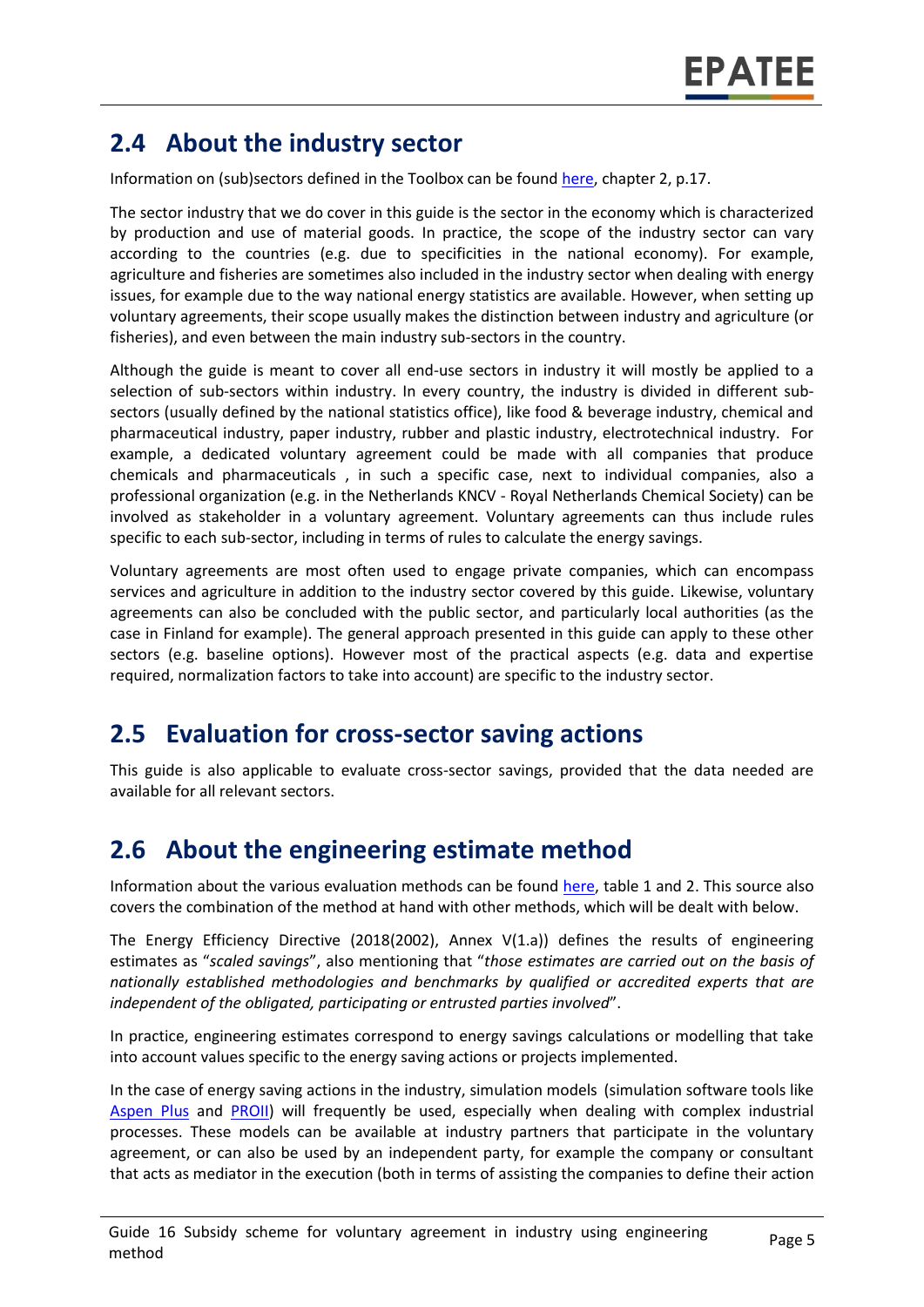plans, as well as adhering to the elements of the voluntary agreement) of the voluntary agreement. The selected plants or production processes are represented in an engineering simulation model (usually a so called steady state model) that includes all material streams of the respective process with their composition, temperature, pressure and enthalpy values. With this, steam, heat and material balance and required fuels, electricity and other utilities (e.g. compressed air or steam) can be calculated.

The size and complexity of energy saving actions or projects evaluated with engineering methods can vary widely. The requirements can be adapted according to criteria to take into account this diversity. More measurements (or longer measurement periods) can be required for projects with expected energy savings above a given threshold, for example when a model is used to estimate the savings and that this model needs to be calibrated.

When dealing with simpler action types (e.g. about lighting), the engineering method can be a calculation formula with a limited number of parameters (e.g. power of the equipment and duration of use), that can be used without specific software. The implementing body for the voluntary agreements (e.g. national energy agency) may define standardized calculation formula to be used by the companies or energy auditors for common action types. This approach is often chosen when aiming at ensuring consistency in the savings calculations from one company to the other.

Another approach commonly used to ensure consistency is to define guidelines for energy audits or standard templates for energy audit reports. Many voluntary agreements indeed require the companies joining the scheme to perform an energy audit as a basis to define an action plan. The energy savings calculations done in the energy audits are mostly based on engineering methods, sometimes complemented with direct measurements (either on energy consumption, or on specific parameters needed for the savings calculation).

### **2.7 Complementary methods to determine total savings**

Complementary methods are methods that are required, in addition to the primary selected method, to calculate total energy savings.

Engineering methods provide the savings at the level of an energy saving action or project (unitary energy savings). A monitoring system is then often used to aggregate the results from the different actions or projects.

First, each company has to report the different actions/projects they have implemented (or plan to implement). This makes possible to sum these estimates and obtain the total savings at the company level.

Second, the monitoring or implementing body of the voluntary agreement (e.g. national energy agency) will gather the reports from all the companies to sum their results and obtain the total savings at the policy level.

This aggregation of data and results is usually managed by the monitoring system of the voluntary agreement, and often facilitated by an online platform that companies can use to report their data. The evaluation can then be used for complementary analysis. For example, to verify the energy savings reported by the companies, to make surveys to investigate the additionality of the actions/savings, or to perform targeted in-depth analysis. For more details about the links between monitoring and evaluation, including practical examples, see (Maric et al. 2018). The voluntary agreement can be applied either at the level of an action or a project combining different actions, and more rarely at the level of an industrial site. Then there is a need to aggregate the results. First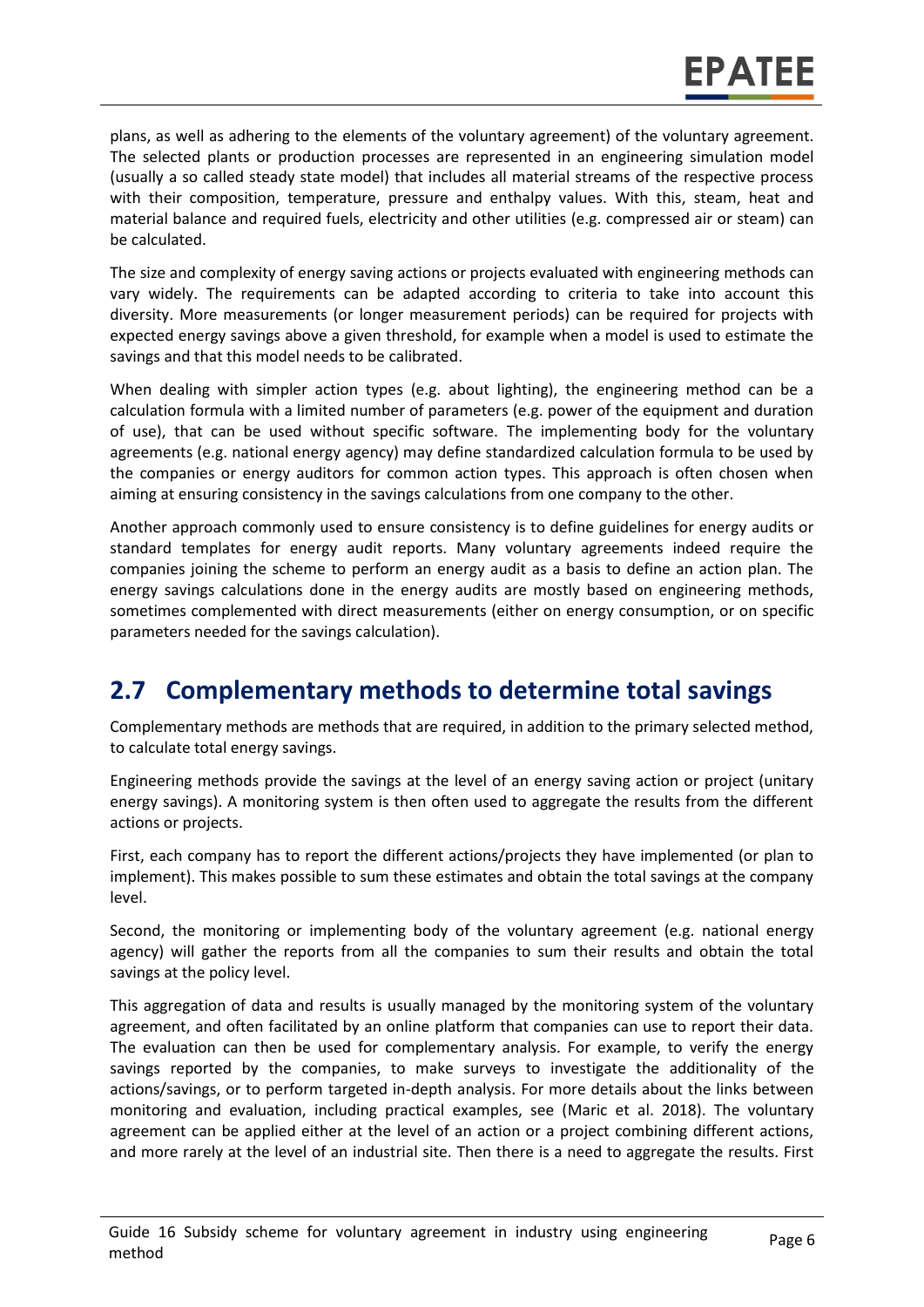each company will report the different actions/projects they have implemented (or plan to implement), and sum these estimates to obtain the total savings at the company level.

Second, the monitoring/implementing body of the voluntary agreement will gather the reports from all the companies to sum their results and obtain the total savings at the policy level.

When no systematic monitoring of the actions done by the companies is in place, then the evaluation often needs to use surveys of the companies (or samples of companies) to assess the type of actions implemented and related energy savings.

For further information about complementary methods to obtain total savings from unitary savings, see see this [link.](https://www.epatee-toolbox.eu/evaluation-principles-and-methods/general-principles/saving-calculation-methods-and-their-application-in-the-epatee-toolbox/)

### **2.8 Additional methods to increase reliability of the results**

An additional method can be applied on top of the engineering estimate method to improve the reliability and accurateness of the evaluation results and/or the cost-effectiveness of the evaluation approach.

The engineering estimates method is very suitable for calculating the savings for a complex energy using system like a building or specific industrial processes. Engineering calculations include assumptions (e.g. about behaviors) that can create uncertainties in the results. It can therefore be useful to check the engineering estimates with an additional method like measurement (direct measurement or billing analysis) .The combination can increase the reliability of the savings figures in a cost-effective way.

Another additional method, energy consumption indicators (or energy efficiency indicators) can be used to cross-check the total energy savings at the level of the voluntary agreements. As both methods (engineering method and energy consumption indicators) use a different methodology (bottom-up vs. top-down approach), the energy savings calculated with each method cannot be compared directly. However, the total savings obtained from aggregating the engineering estimates of all energy saving actions or projects can be compared with the total savings obtained from the analysis of the energy consumption indicators, in order to see if both are in the same order of magnitude. This can provide a kind of plausibility check. For more details about the use of energy consumption indicator to evaluate voluntary agreements, see Specific Guidance 27.

For a practical example and discussion about the comparison between energy indicator methods and engineering calculations, see th[e EPATEE case study](https://epatee.eu/sites/default/files/epatee_case_study_netherlands_mja3_voluntary_agreements_in_the_non-ets_sectors_ok.pdf) (Veum 2018), or see (Abeelen et al. 2016).

For possible combinations with an additional method see chapter 6 in thi[s link.](https://www.epatee-toolbox.eu/wp-content/uploads/2019/04/Application_of_KB_savings_baselines_and_correction_factors_in_the_Toolbox_and_PSMCs_190418_.pdf)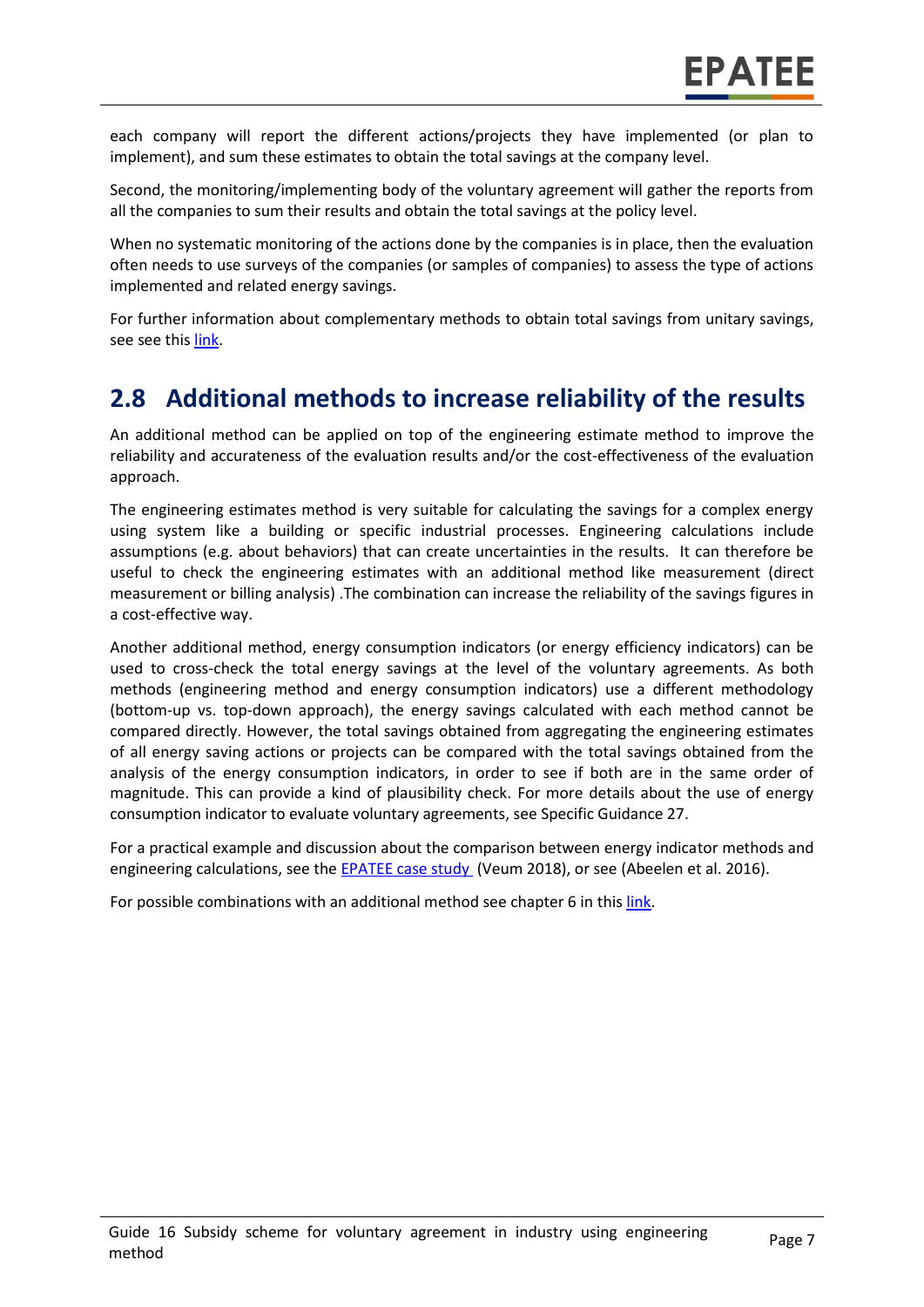# **3 | EVALUATION OBJECTIVES and REQUIREMENTS**

### **3.1 Meeting evaluation goals and ambition**

The table shows whether this guide can be used to report on general evaluation goals or criteria. See also this [document.](https://www.epatee-lib.eu/media/docs/D4_EMEEES_Final.pdf)

| <b>General types of evaluation</b><br>goals or criteria                 | Level of<br>ambition | <b>Remarks</b>                                                                                                                                                                                                                                                                                                                                                                                                                                                                                                                                                                  |
|-------------------------------------------------------------------------|----------------------|---------------------------------------------------------------------------------------------------------------------------------------------------------------------------------------------------------------------------------------------------------------------------------------------------------------------------------------------------------------------------------------------------------------------------------------------------------------------------------------------------------------------------------------------------------------------------------|
| Calculation of realized energy<br>savings from saving actions           | Fair                 | Saving actions should be well documented (e.g.<br>action of better heat integration in a chemical<br>process)<br>Engineering methods provide a theoretical<br>estimate of the energy savings. The accuracy<br>depends on the level of details of the data and<br>the formula or model used. Energy audits done<br>by qualified energy auditors can usually be<br>considered reliable.<br>Actual energy savings can differ from the<br>engineering estimates for example due to<br>differences in the actual operating conditions (vs.<br>the ones assumed in the calculations). |
| Calculation of energy savings<br>attributed to the policy<br>measure(s) | Fair                 | Engineering methods usually provide results in<br>terms of gross energy savings, unless the baseline<br>is chosen to calculate additional savings (see<br>section 4).<br>In most cases, a complementary method (e.g.<br>survey or statistical analysis) is needed to assess<br>the share of savings that can be attributed to the<br>voluntary agreements.                                                                                                                                                                                                                      |
| Cost-effectiveness of saving<br>action (for end-users)                  | Fair                 | Required investment can be compared with<br>savings in final energy use. The rules of the<br>voluntary agreements can require energy audit<br>reports to include the payback time or other<br>financial indicators (e.g. Net Present Value) for<br>each action recommended. (for more details, see<br>section 7)                                                                                                                                                                                                                                                                |
| Cost-effectiveness of policy<br>(government spending)                   | Limited              | See comment above about energy savings that<br>can be attributed to the policy measure (that<br>represent the main source of uncertainty for this<br>indicator).<br>Government spending include the budget for<br>subsidies (or other type of incentives), the<br>administration cost for public authorities (e.g. for<br>setting up the scheme, communication,<br>monitoring and evaluation), and possibly other<br>costs related to technical support provided to the<br>companies. (for more details, see section 7)                                                         |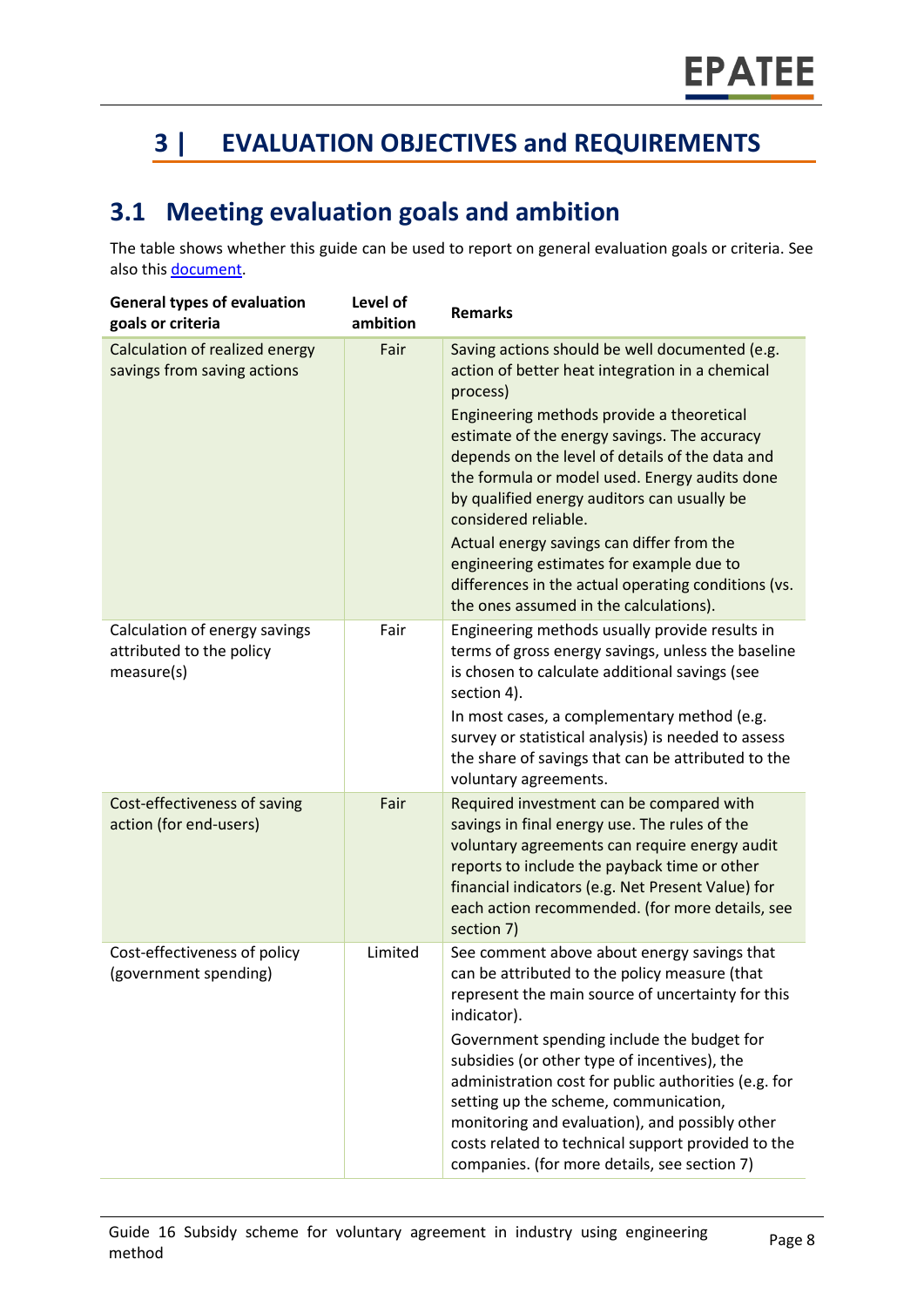| CO <sub>2</sub> -emission reduction from<br>saving actions          | Fair    | Can be integrated in engineering method,<br>provided that energy savings are calculated or<br>registered per energy type. (for more details, see<br>section 7)                                     |
|---------------------------------------------------------------------|---------|----------------------------------------------------------------------------------------------------------------------------------------------------------------------------------------------------|
| $CO2$ -emission reduction<br>attributed to the policy<br>measure(s) | Limited | See comment above about energy savings that<br>can be attributed to the policy measure (that<br>represent the main source of uncertainty for this<br>indicator). (for more details, see section 7) |

For more information on verification of actual energy savings and attribution/baseline/corrections, see section 4, and for cost-effectiveness and emission reduction see section 7.

### **3.2 Reporting expectations**

Several indicators and metrics to assess the results/impacts may be used, also taking in consideration the differences in the various types of possible recipients of the evaluation, etc. These include:

- Gross and Net savings
- Yearly or cumulative savings
- Final energy savings or savings in Primary energy, etc. (for more details, see section 5)

The metrics to be used to calculate the energy savings usually depend on the metrics used to set the target(s) of the voluntary agreements (for consistency).

The reporting expectations should be defined in an early stage when setting up the voluntary agreement, and agreed with the companies (or their representative organizations) targeted by the voluntary agreements. This will result in shared expectations among the stakeholders of the voluntary agreement.

In the case of voluntary agreements, there can be several steps or levels of reporting:

- **Reporting of the companies to the implementing body**: this provides the main data used to monitor the scheme. The scheme can include rules to ensure the quality and consistency of the data reported. For example, it can require energy audits done by qualified energy auditors, use of standard templates for energy audit reports, use of standardised calculation formula for the most common action types.
- **Reporting of the implementing body to the public authorities or wider audience**: this provides the main results of the scheme based on the review of the companies' reports. It is often a public report (available online). Therefore the data are usually presented in an aggregated way (cf. confidentiality of data at company level). The main indicators and analysis included in these reports depend on their priority audience (e.g. Ministry of Economy, Parliament, Court of Auditors, companies that joined the scheme, general public). Different reports (with different levels of details) can be prepared according to the audience targeted.

The reporting is usually done on an annual basis to provide a regular feedback and to make possible adaptations of the scheme when needed. While in-depth evaluations are often done once per period of agreement (see below).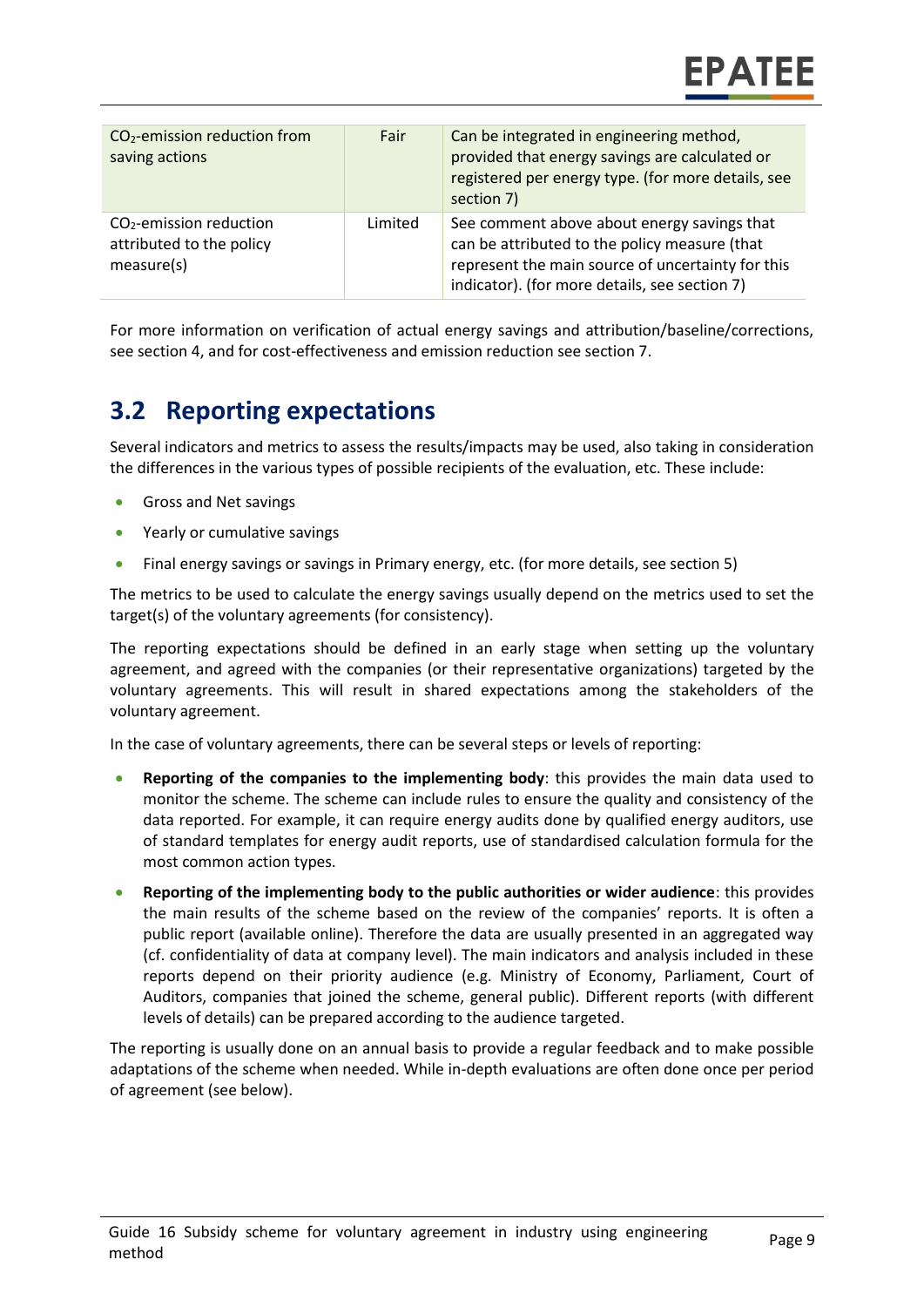### **3.3 Time frame for evaluation**

Relevant information regarding the time frame of the evaluation can include: the period for which the evaluated policy measure is active, the planning of the different activities necessary for the evaluation (the timely start of monitoring the "before" development, frequency and timing of data gathering, final monitoring after end of policy, etc.) and estimating roughly the time needed to make an evaluation depending on the type of method used.

The length of the period under evaluation is dependent on the active period of the policy measure, the need to monitor developments before the implementation of savings actions (when the formula or model needs to be calibrated), and the time needed to present (reliable enough) results or impacts that fit into the decision making process. In some cases, the periodicity of evaluation can be set by law.

An advantage of using engineering methods is that they can provide savings estimates before the actions are implemented. This is why it is a common practice for companies to prepare their action plans as part of the scheme (often based on energy audits or energy management systems).

Different time frames can be distinguished:

- **Time frame for the companies to comply with their commitments to the scheme**: the rules of the voluntary agreements usually define when companies have to perform energy audits, prepare action plans and report about the actions they implemented and the results achieved. The use of engineering methods enables to report data along each step of the process without time lag (e.g. no need to wait for energy bills or other measured data).
- **Time frame for the implementing body to review the progress of the companies**: it depends on the reporting from the companies. Then the review can include different types of analysis and verifications that will influence the time lag between the reporting of the companies and the finalisation of the review by the implementing body. Typically, the objective is often to keep this time lag within a few months.
- **Time frame for the overall evaluation of the scheme**: it usually depends on the length of the agreements' periods. When the agreements are set for 3 to 5-year periods, there may be one overall evaluation close to the end of the period, to assess the impacts of the scheme and provide a detailed feedback in view of preparing the next period. When the agreements are set for longer periods, intermediate evaluations can be decided according to the needs (e.g. based on issues identified with the regular monitoring of the scheme).

When an impact evaluation is decided, it will usually include verifications of the energy savings as reported by the companies. These verifications can be based on a review of the documentation sent by the companies, benchmarking or comparing results from similar action types (and other plausibility checks), surveys of companies to get complementary data, on-site inspections of samples of actions reported. Additional methods can also be used to improve the reliability of the savings estimates: direct measurements (at action level), billing analysis (at site level) or energy consumption indicator (at company level or at the level of sub-sectors) (see end of section 2).

It is important to define beforehand what type(s) of verification or analysis should be done, as it specifies the data that will be needed, and thereby the needs in data collection (see also section 5). Early planning of data collection will optimize the monitoring and evaluation costs.

It is thus strongly recommended to think about the evaluation (preparation and planning) at the same time as the voluntary agreement is designed.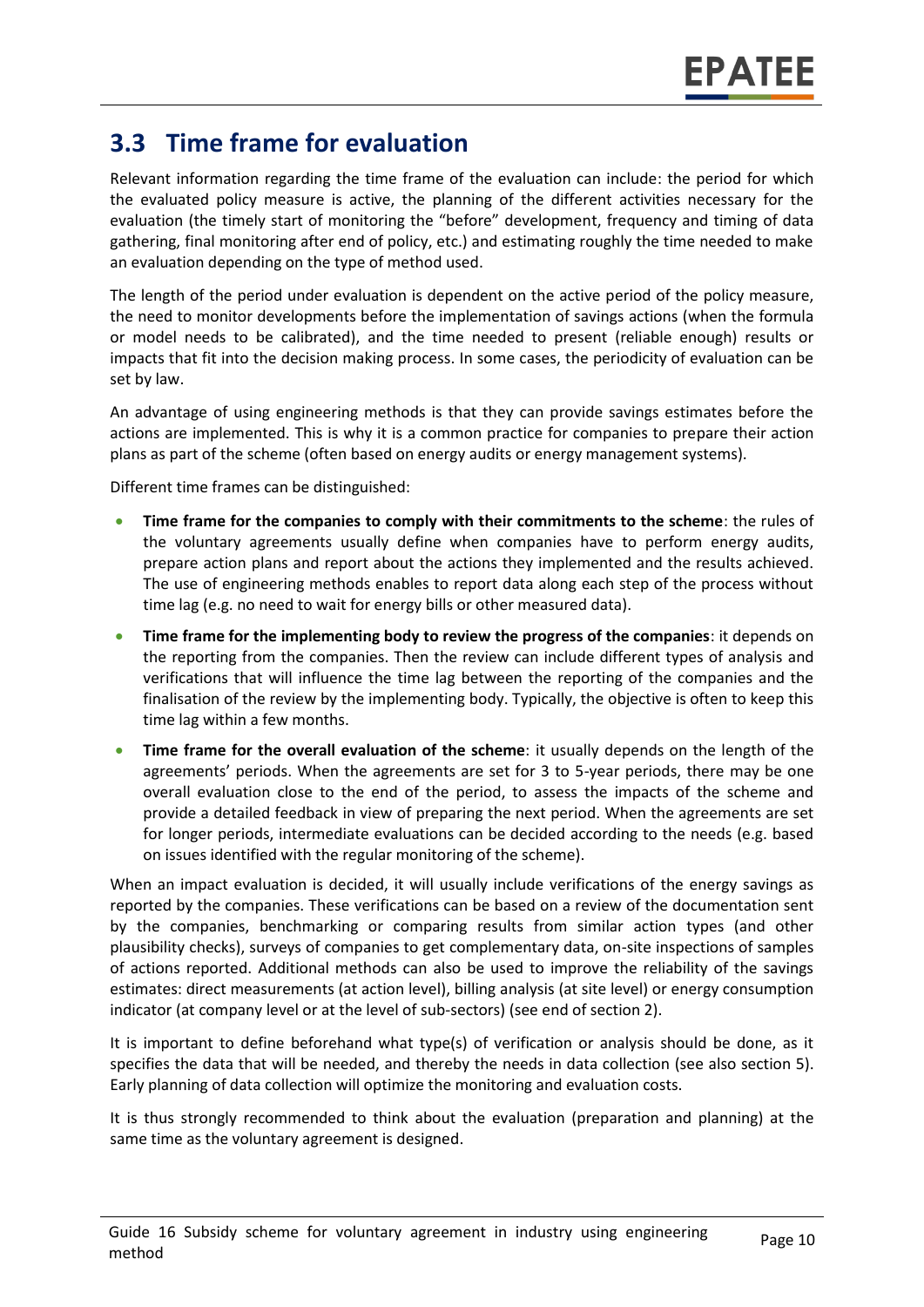### **3.4 Expertise needed for chosen method**

Expertise required for the chosen method of engineering method, are experts in simulation software methods, when the calculations require the use of a software (e.g. for complex industrial processes). This expertise should include experience with the calibration of the model used, as it is an important condition for the reliability of results from modelling. In addition, technical experts with regard to the data acquisition may be required.

More generally, the use of engineering methods to assess energy savings in the industry requires a technical expertise of the sub-sectors for which the methods are applied. This is for example important to know the key variables and normalization factors to take into account. The voluntary agreements can thus include technical guidelines for the savings calculations (or energy audits) that are defined by main sub-sectors or categories of action (e.g. industrial processes, heat and cooling, ventilation, compressed air, electric motors, lighting).

### **3.5 Boundaries for the evaluation**

The boundaries for the evaluation usually depend on the scope of the voluntary agreements in terms of sub-sectors and periods. According to the evaluation objectives, the evaluation can then include a focus on particular sub-sectors, action types or given years.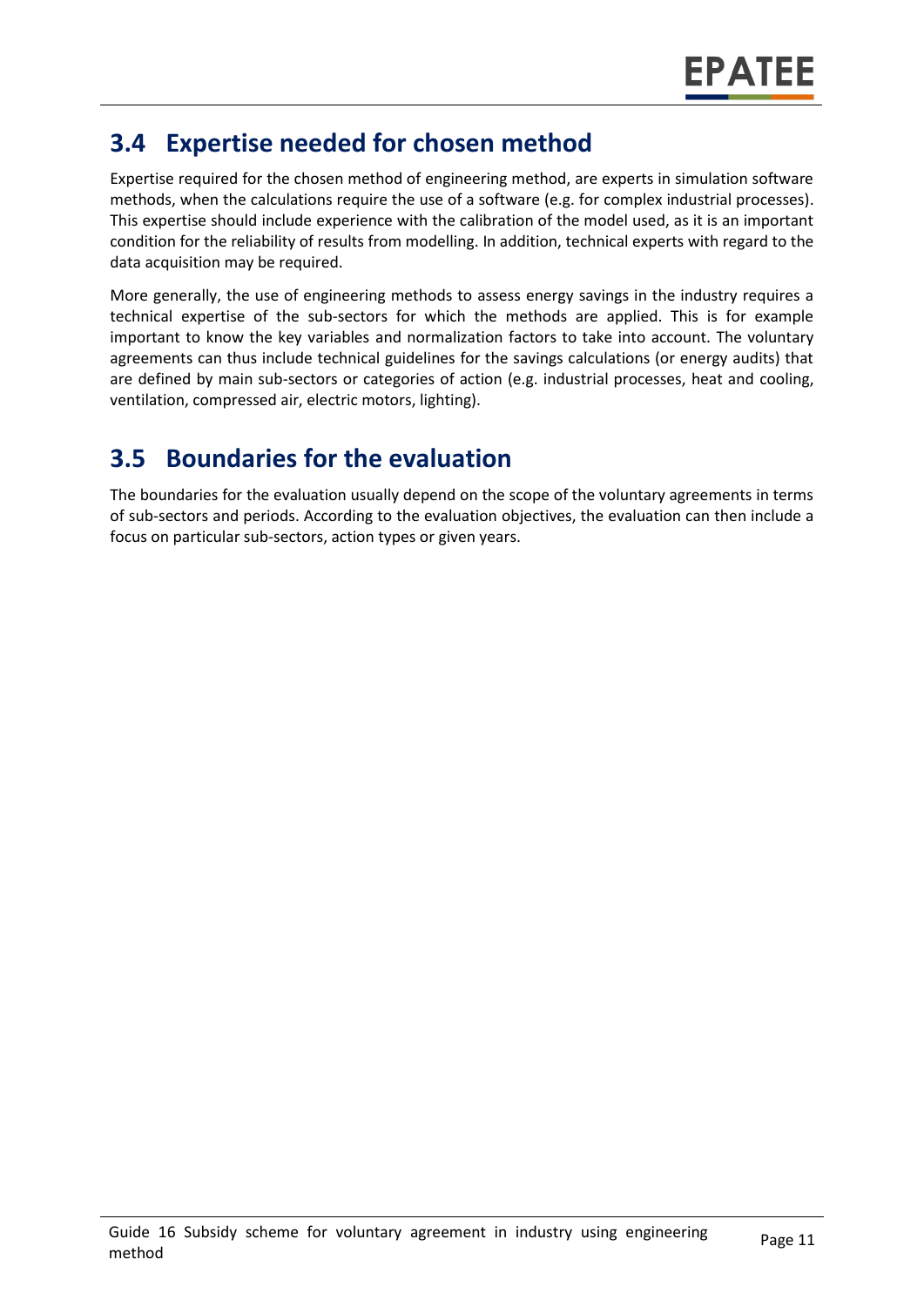# **4 | KEY METHODOLOGICAL CHOICES FOR CALCULATION OF ENERGY SAVINGS**

General principles of calculating realized savings using different methods can be found [here](https://www.epatee-lib.eu/media/docs/D4_EMEEES_Final.pdf) and [here.](https://www.epatee-lib.eu/media/docs/EMEEES_WP3_Report_Final.pdf)

This section deals with key methodological choices to be considered when calculating energy savings: consistency between ex-ante and ex-post evaluation, baseline, normalization and adjustment factors. These choices are important **to document** when reporting energy savings, to ensure the **transparency** of the results. About guidance for the documentation of energy savings, see for example the standard ISO 50046.

The engineering estimate method is based on a mathematical representation of the system considered. Frequently, simulation models will be used, especially when dealing with complex industrial processes (see "*About the engineering estimate method"* in section 2). This can also be directly a calculation formula in simpler cases.

### **4.1 Matching method with earlier ex-ante evaluation**

The method of engineering estimate to assess energy savings may very well match with possible exante estimates for a particular sector or a specific industrial process.

From the viewpoint of methodological consistency and data availability using the same method in the ex-ante evaluation and in this guide on ex-post evaluation might be an obvious choice. However, for ex-ante evaluation only a few methods are usually considered, namely deemed savings, engineering estimate and stock modeling.

A different method than the one(s) used for the ex-ante evaluation can be applied for the ex-post evaluation, depending on the evaluation objectives, timeframe and data available for the situation after implementing the actions. For possible combinations of methods applied ex-ante and ex-post, see chapter 7 in this [document](https://www.epatee-toolbox.eu/wp-content/uploads/2019/04/Saving_calculation_methods_for_EPATEE_Toobox_2019_04_24.pdf)**.**

If the engineering estimate method does not provide an acceptable combination with the earlier applied ex-ante method it might be useful to select another method (see examples of alternatives in sectio[n 6\)](#page-0-0).

In practice, ex-ante and ex-post evaluations are applied consecutively. The ex-post evaluation builds on an ex-ante evaluation that can make use of data coming from previous ex-post evaluation or studies (e.g. about previous periods of the same policy measure, or about the same types of energy saving actions as the ones promoted by the new policy measure). These previous ex-post studies could have used another type of method as well.

It can be useful to distinguish two levels of energy savings calculation:

• **At action or project level**: the energy savings are often estimated ex-ante with engineering methods (e.g. as part of an energy audit), before the companies decide to implement them. The ex-post evaluation will then aim at verifying what actions (from the ones recommended in the energy audits or planned in the companies' action plans) have eventually been implemented. These verifications can also include the use of additional methods, such as direct measurement or billing analysis (see section 2).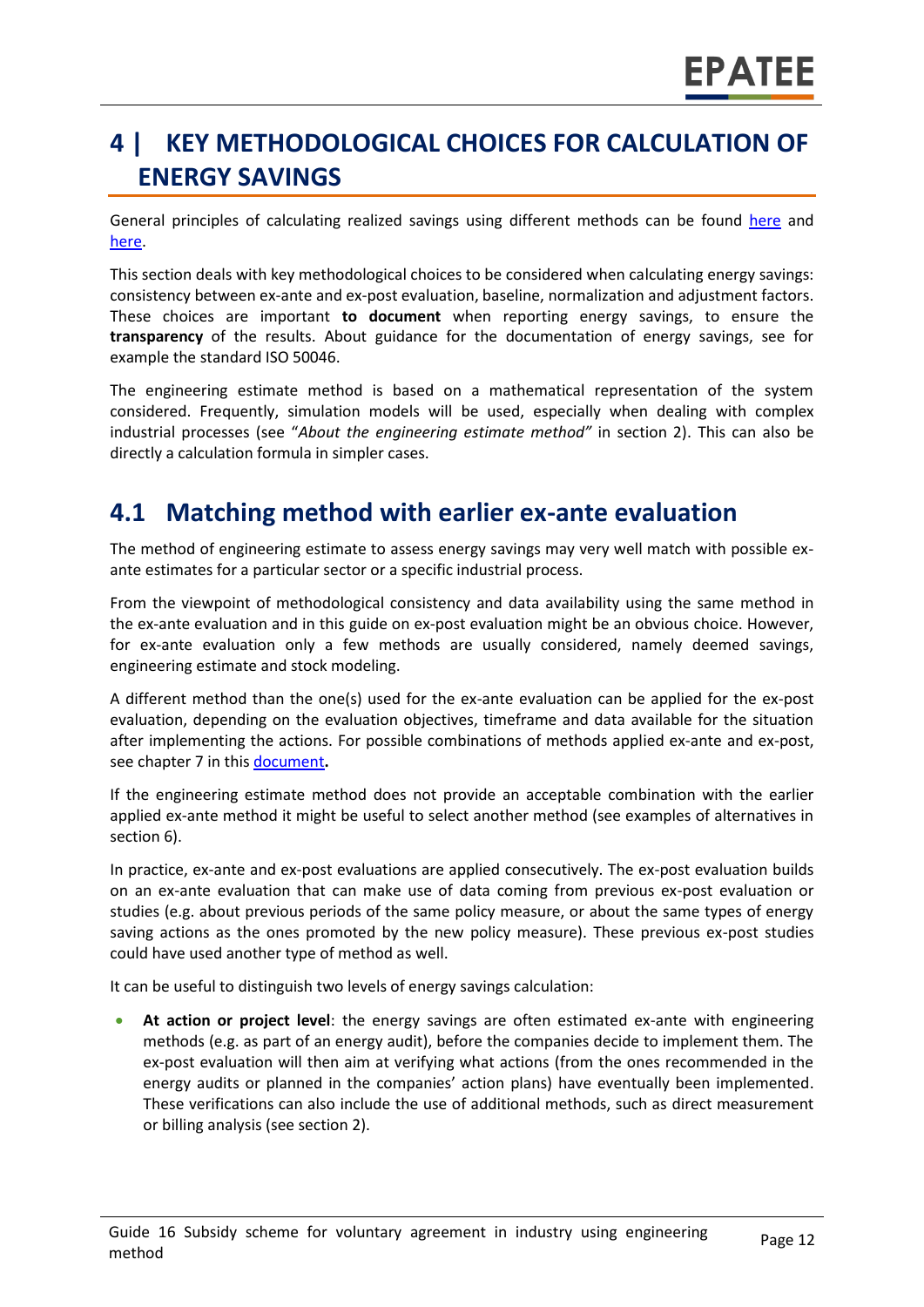• **At the scheme level**: the ex-ante evaluation is usually done to provide a basis to set the target(s) for the voluntary agreements. It can for example be based on an impact assessment or an analysis of the energy savings potentials in each sub-sector to be included in the scheme. These ex-ante studies can be based on deemed savings per action type combined with an assessment of the number of actions that could be implemented, taking into account cost-effectiveness thresholds or other constraints (e.g. annual investment rates, availability of qualified professionals to install the actions). The ex-ante studies can also be based on analysis of previous energy efficiency trends in the different sub-sectors, in order to estimate rates of energy efficiency improvement.

When the ex-ante evaluation is based on deemed savings, then it can more easily be matched with an ex-post evaluation based on engineering estimates. If the ex-ante evaluation is based on rates of energy efficiency improvement, then it could be relevant to use an additional method (energy consumption indicator) when comparing the achievements (ex-post) with the target (ex-ante).

### **4.2 Calculation baselines**

Energy savings are defined in general as the difference between the actual situation and a reference situation without the saving actions (and without the policy measures that influence these saving actions). In case of saving actions the reference situation can be defined using various calculation baselines. For further see further [here.](https://www.epatee-toolbox.eu/wp-content/uploads/2019/04/Application_of_KB_savings_baselines_and_correction_factors_in_the_Toolbox_and_PSMCs_190418_.pdf)

Energy savings resulting from of saving actions due to policy measures can be calculated from the following options:

- *Before/after*: analysis of changes in energy consumption before/after the saving action, where "before" acts as the baseline for "after". This option can be applied for replacement of existing energy using systems. The results can be corrected for other influencing factors than savings (see Normalization factors) providing Gross energy savings. By applying adjustment factors (e.g. free-rider effect), the "before/after" comparison can take into account what share of the savings can be attributed to the policy measure, the Net energy savings.
- *With/without*: analysis of changes in energy consumption with/without the saving action, where the "without" situation acts as the baseline for the "with" situation. This option is for example suited for new efficient systems where no "before" situation is available. Results can be corrected for adjustment factors, providing Net savings. The With/without baseline can also be applied more generally for evaluation of policy measures, especially to evaluate energy savings additional to a predefined scenario (e.g., business-as-usual scenario or a scenario including other policy measures). In this case, this predefined scenario will be used to specify the "without" situation.
- *Comparing with trend:* analysis of the difference between actual development of energy consumption over time and development without the influence of new policy; e.g. consumer behaviour, autonomous technical progress, "business as usual" scenario. The "trend analysis" option is a sub-category of the "with/without" option, where the "without" situation is defined from the trend analysis.
- *Target/control group*: analysis of differences in energy consumption for the target group (or participants) of the policy measure and a control group not subject to it (or a comparison group of non-participants). The influence of other factors than the policy measure is assumed to be directly taken into account by the comparison. The "target/control group" comparison thus directly gives net energy savings (see below *Calculating Gross and Net energy savings*). The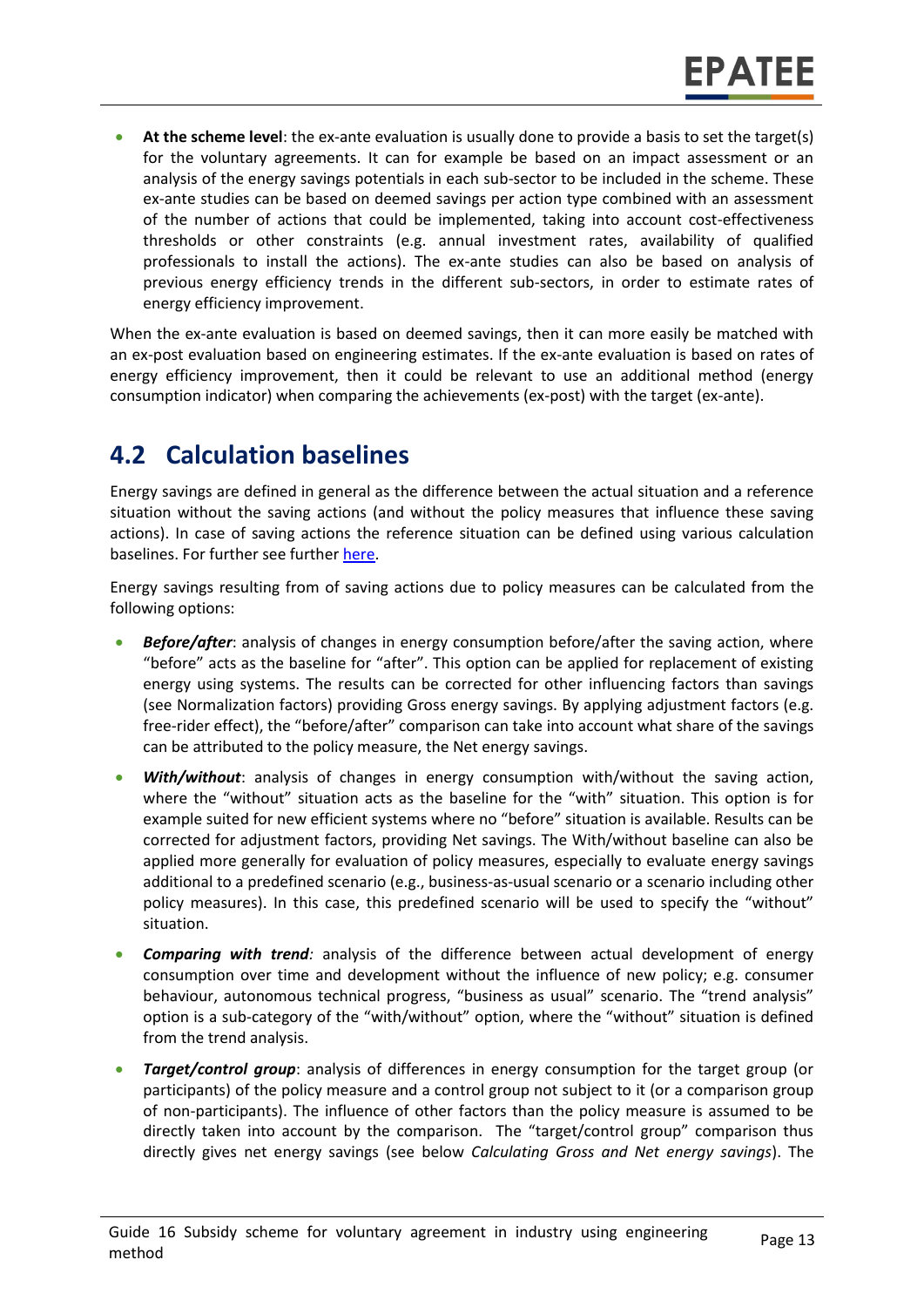"target/control group" option is a sub-category of the "with/without" option, where the "without" situation is defined as the changes observed in the control (or comparison) group.

- *Minimum efficiency standards*: if a standard is in place, e.g. for appliances or cars, this baseline can be chosen so that only the above-standard savings count. The standard acts as a baseline for attributing savings due to other policy measures. Therefore, this baseline can be combined with the other baselines. The "minimum efficiency standards" option is a sub-category of the "with/without" option, where the "without" situation is defined as energy performance level required by the standards.
- A special combination of baseline approaches is the so-called Difference-in-Difference analysis, using the combination of Before/after approach and Target/control group approach.

This guide considers the baseline option **Before/after** as the **basic option** when using engineering method to estimate energy savings from voluntary agreements. It is indeed an option commonly used in energy audits when screening the possible actions, and assessing the corresponding energy savings and financial indicators. The voluntary agreements can thus decide to use this option as well for the companies to report their results, to make it easier (avoiding the need to re-calculate the savings with another baseline). An advantage of the "before/after" option is that it makes possible to **calibrate** the calculation model with data measured or metered for the "before" situation.

However, it is also possible for the scheme to use other baseline options, which is needed anyway for the case of actions about new situations (e.g., new industrial site or production line) for which no "before" situation exists. In doing so, an approach to avoid the re-calculation of savings and ensure consistency is to set in the rules of the voluntary agreements when different options of baselines should be used.

A baseline option different from the "before/after" option can for example be recommended for the following cases:

- Absence of "before" situation, for new site, production line, etc. (as mentioned above): in this case, a usual practice is to choose the option "**minimum efficiency standard**" when a regulation including minimum energy performance requirements applies to the type of action considered. When the action type is not covered by such regulation, then the market average is often taken as baseline option ("**Comparing with trend**"). However, if the action type is too specific, there might be no real market to compare with. In this case, the baseline can be defined from the comparison of the different solutions that the company could use, taking as baseline the solution that has the lowest investment cost.
- A regulation set minimum energy performance requirements for the type of action considered: in this case, it can be relevant to compare the energy efficient solution considered with a solution that would only meet the minimum requirements (**option "minimum efficiency standard"**).
- The voluntary agreements include **additionality criteria** (i.e. the energy savings reported by the companies need to be additional versus a reference situation or business-as-usual scenario): in this case, the baseline can be defined for example from scenarios used in an ex-ante evaluation or impact assessment of the scheme. In practice, this often means that different baseline options will be used depending on the action type. For example, when it is assumed that an action type is occurring rarely so far (based on current market trends), then this action type can be assessed with a "before/after" baseline. At the opposite, when the replacement of a type of equipment is assumed to be done on a regular basis and is covered by an Ecodesign regulation, then this action type can be assessed with a "minimum efficiency standard" baseline.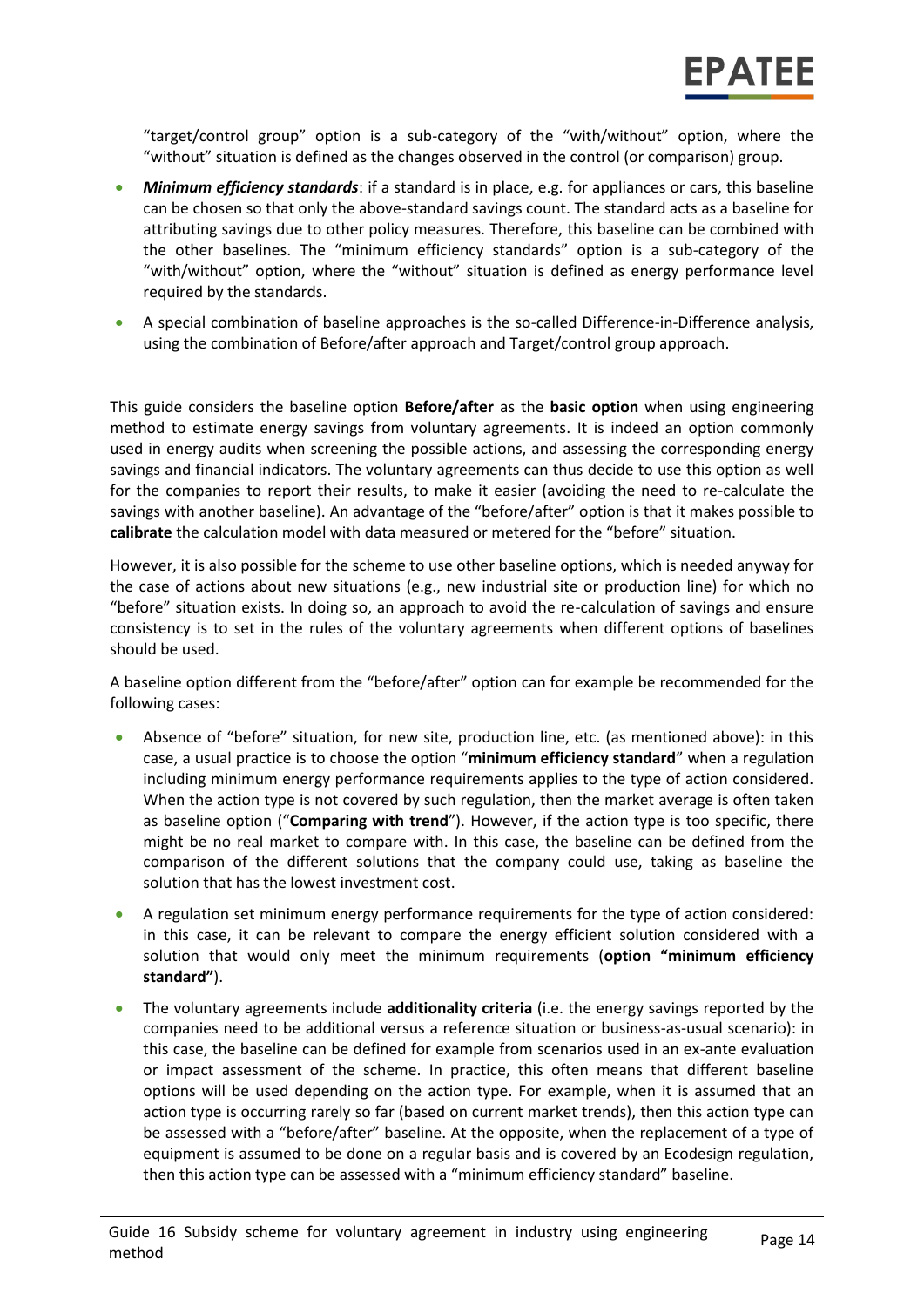When using engineering methods, two main approaches are possible to calculate **additional energy savings**:

- 1. Take into account **additionality criteria** in the definition of the baseline (option discussed above).
- 2. Apply **adjustment factors** to gross energy savings (option presented later on, see *Adjustment factors*). In this case, the baseline option "before/after" is used in the calculations that give first gross energy savings, and then additional or net energy savings when applying the adjustment factors.

See also paragraph below on Calculating Gross and Net savings.

About baseline options, see also this [link.](https://www.epatee-toolbox.eu/wp-content/uploads/2019/04/Application_of_KB_savings_baselines_and_correction_factors_in_the_Toolbox_and_PSMCs_190418_.pdf) And for general guidance, see thi[s document.](https://www.academia.edu/14979876/Evaluating_energy_efficiency_policy_measures_and_DSM_programmes)

### **4.3 Normalization factors**

The calculation with the before/after baseline **considered in previous section** provides a change in energy consumption that should be corrected for influences on energy consumption other than the saving actions. When dealing with the industry sector, these so-called normalization factors can be weather (with effect on consumption) and changes in energy using activities, such as production (volumes and production mix).

Normalization factors can also comprise Performance gap, for example when the actual energy performance of an equipment differs from the performance stated by its manufacturer

For a more general discussion about normalization factors see this [link](https://www.epatee-toolbox.eu/wp-content/uploads/2019/04/Saving_calculation_methods_for_EPATEE_Toobox_2019_04_24.pdf) on document the normalization and adjustment factors, gross and net savings, etc. and in thi[s link](https://www.academia.edu/14979876/Evaluating_energy_efficiency_policy_measures_and_DSM_programmes) or [here.](https://www.eceee.org/library/conference_proceedings/eceee_Summer_Studies/2017/8-monitoring-and-evaluation-building-confidence-and-enhancing-practices/impacts-and-cost-effectiveness-of-major-energy-efficiency-policies-for-existing-buildings-what-do-we-exactly-know-and-what-can-we-learn/)

In case the engineering estimates are based on measured or metered data (e.g. metered load or flow data), the calculation methodology should include requirements about the representativeness of the metering or measurement period. If so, no further normalization is needed (nor factor about performance gap, depending on the type of data that is measured or metered). Normalization factor about production can be needed if the after situation is also defined based on measured or metered data (likewise for weather normalization, if the action type is weather-sensitive).

When dealing with energy saving action in industry, energy consumption most often need to be corrected for differences in **production volume and composition** for the baseline situation and the situation after the saving action. In practice, volumes and types of production can change rapidly and significantly. The rules of the voluntary agreements therefore need to specify what conditions should be taken as basis for the energy savings calculations. This is also needed to provide companies with visibility about the energy savings they are allowed to report and can count for the achievement of their target. One option can for example be to require to calculate the normalized conditions as an average over previous years (e.g. 3 to 5 years).

More details about taking into account production and weather conditions can be found for example in (Kissock & Eger 2008)

A common example of **performance gap** is about electric motors, when the actual load curve is different from the load curve assumed in the calculations (and that motor efficiency varies with load). More generally, performance gap can be due to defaults in the technologies or inappropriate conditions of use. Enforcing quality requirements can help to minimize the risks of performance gaps. Likewise, if the action is installed in a site where an energy management system is in place, this system should help detect defaults or suboptimal conditions of use. Thereby limiting the risks of performance gaps.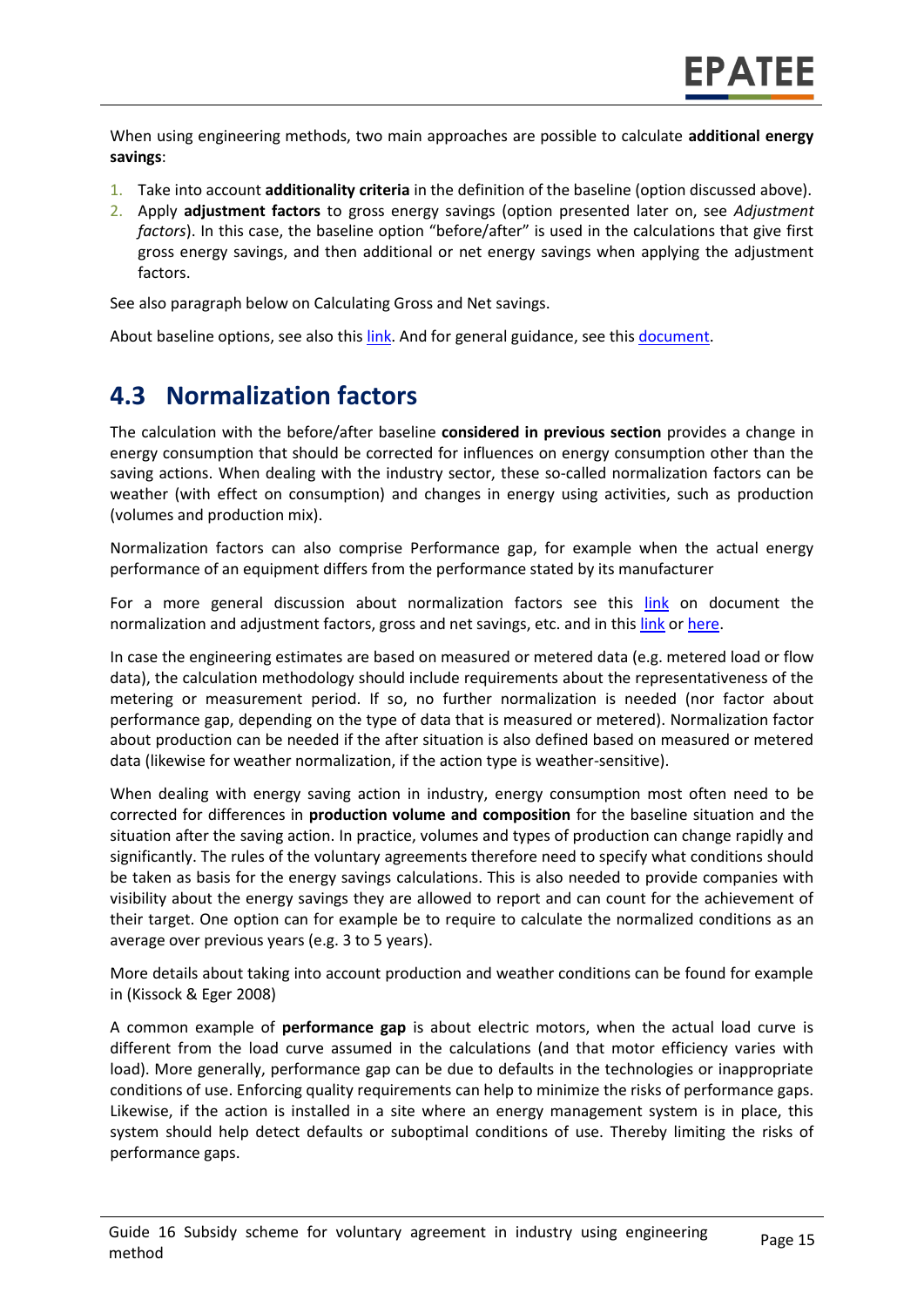Factors to take into account performance gap can for example be derived from previous studies on samples of actions. It can also be assessed by using additional methods to verify actual energy savings, such as direct measurements or billing analysis (see section 2).

### **4.4 Adjustment factors**

Adjustment factors define which part of the calculated energy savings can be attributed to a policy measure or meets the definition of savings specified in the evaluation objectives or reporting requirements (see next section on "Calculating Gross and Net energy savings).

Adjustment factors are to take into account when evaluating net or additional energy savings, and that the baseline option used for calculating the energy savings was the "before/after" option. Another approach to assess additional energy savings can indeed be to take into account additionality criteria when defining the baseline (see *Calculation baseline* above).

For general guidance about adjustment factors for bottom-up methods, see [here.](https://www.epatee-toolbox.eu/wp-content/uploads/2019/04/Application_of_KB_savings_baselines_and_correction_factors_in_the_Toolbox_and_PSMCs_190418_.pdf)

Adjustment factors can concern the Free rider effect, the Spill-over/multiplier effect, Additionality and Non-compliance.

In case of another policy focusing on the same saving actions as evaluated for the voluntary agreements, the adjustment factor **Double counting** might be relevant. (see also *Evaluation for a combination of policy measure types* in section 2).

For Distinction of energy efficiency improvement measures by type of appropriate evaluation method; see this [link](https://www.epatee-lib.eu/media/docs/EMEEES_WP3_Report_Final.pdf) and thi[s link](https://www.academia.edu/14979876/Evaluating_energy_efficiency_policy_measures_and_DSM_programmes) and [here.](https://www.epatee-lib.eu/media/docs/D4_EMEEES_Final.pdf)

When evaluating savings from voluntary agreements including government subsidies (or other financial incentives), the adjustment factors **free rider and spill-over effects** can be relevant to take into account.

It should be noted that in most of the available experience (especially in Europe), adjustment factors have been defined to take into account free-rider effect only. Spill-over effects have indeed proven to be more difficult to assess quantitatively. In the case of voluntary agreements, evaluating spillover effects can be done by looking at the possible impacts of the scheme on companies that have not joined the agreements, or on sub-sectors not directly covered by the agreements.

The rules of the voluntary agreements can define values of free-rider effects to be included in the savings calculations done by the companies, based on previous studies or surveys. Another approach can be that the implementing body complement the gross energy savings as calculated by the companies with a factor for free-rider effects (and possibly spill-over effects) to report the total net or additional energy savings of the scheme.

In this latter case, the factor for free-rider effects has to be evaluated with an additional method (e.g. surveys of the companies, analysis of market trends, statistical analysis comparing data from companies that joined the agreements and companies that did not join the agreements).

For a practical example of evaluation assessing free-rider and spill-over effects, see e.g. the evaluation of the Swedish voluntary agreements (Stenqvist & Nilsson 2012).

More details about methods to assess net energy savings can be found in the dedicated EPATEE topical [case study.](https://www.epatee-toolbox.eu/wp-content/uploads/2018/10/epatee_topical_case_study_evaluating_net_energy_savings.pdf) See also link to note "Saving calculation methods and their application in the EPATEE Toolbox" [here.](https://www.epatee-toolbox.eu/wp-content/uploads/2019/04/Application_of_KB_savings_baselines_and_correction_factors_in_the_Toolbox_and_PSMCs_190418_.pdf)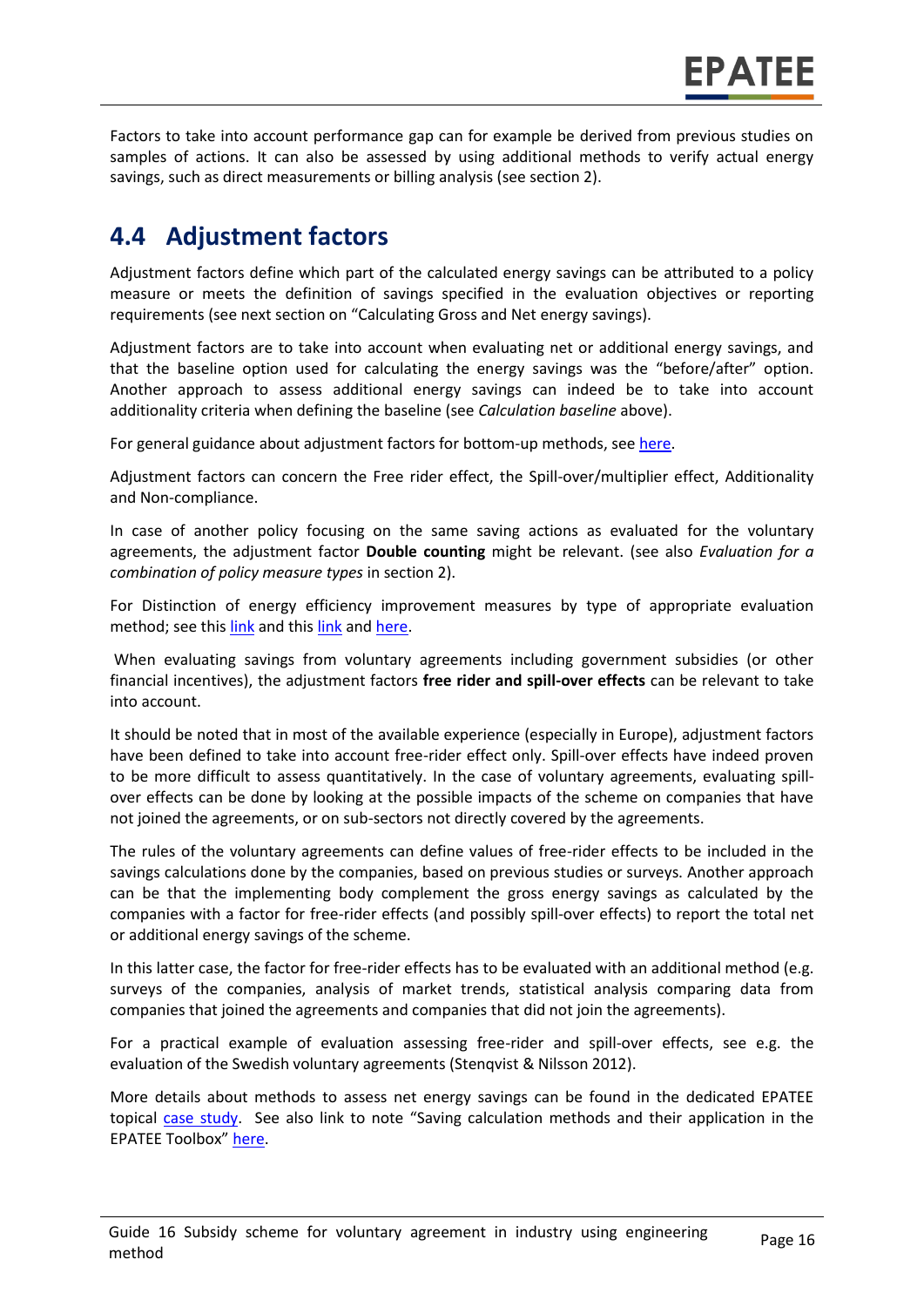The savings should be corrected for the Double counting effect, i.e. the overlap between the savings due to the government subsidy with voluntary agreement and savings due to other policy measures. The overlap in the calculated savings of both policy measures cannot be processed at the level of a single policy measure but must be corrected at the level of savings due to overall policy portfolios. For addressing double counting see this [link](https://www.academia.edu/14979876/Evaluating_energy_efficiency_policy_measures_and_DSM_programmes) and thi[s link.](https://www.epatee-lib.eu/media/docs/D4_EMEEES_Final.pdf)

### **4.5 Calculating Gross and Net energy savings**

Gross savings concern the calculated savings from saving actions using a chosen baseline and normalization factors. Net savings concern the savings attributed to policy measures, here the voluntary agreements. Net energy savings can be evaluated either directly (when using a control or comparison group) or from gross savings by applying further adjustment (or gross-to-net) factors.

See this [link](https://www.academia.edu/14979876/Evaluating_energy_efficiency_policy_measures_and_DSM_programmes) and thi[s link.](https://www.epatee-lib.eu/media/docs/D4_EMEEES_Final.pdf)

The **gross savings** can be calculated using the **baseline option "before/after"**. and **correcting for the normalization factors** about production, and possibly weather conditions and performance gap when relevant.

When the evaluation of energy savings is firstly based on a before/after comparison, the **net total savings** are calculated from the gross total savings applying **adjustment factors** (free-rider effect, spill-over effect and double counting, see above). This approach can be used for ex-ante or ex-post evaluations. For ex-ante evaluations, the adjustment factors will be defined from the literature (e.g. results from previous studies on similar policies, or on previous periods of the same policy). Ex-post evaluations will require the use of additional methods (e.g. surveys, market trend analysis).

A second approach to assess net energy savings can be to use **statistical methods** to compare changes in energy consumption or in rates of implementing energy saving actions between companies who joined the voluntary agreements (participants) and a comparison group (nonparticipants). This approach can only be used for ex-post evaluations, as it requires data about the implementation period of the voluntary agreements.

In general, it will not be possible to define samples of participants and non-participants on a purely random basis. That is why we speak here of comparison group, and not of control group.

This also means that there can be risk of sampling bias, for example self-selection bias. As the participants can have a different profile compared to the non-participants (e.g. in terms of energy awareness, experience with energy management, importance given to environmental strategy). This can be mitigated by using relevant matching methods. Several options can be used to define the comparison group, for example: non-participants monitored over the same period as the participants, participants monitored in years before they join the voluntary agreements (when it is possible for companies to join at any time during the period of the voluntary agreements). For a practical example of using statistical methods to assess the effects of a policy measure on the adoption of energy saving actions, see e.g. (Schle33ich et al. 2015). This example is about the effects of an energy audit programme, but the approach is also relevant for voluntary agreements.

A third approach is to calculate **additional energy savings**, by taking into account additionality criteria in the definition of the baseline (see Calculation baseline above). This approach can be used for both, ex-ante or ex-post evaluations. It can make possible to calculate energy savings additional to other policy measures whose effects are included in the baseline. A common example is to choose as baseline the minimum energy performance requirements set in current regulations. This way, there is no double counting of energy savings between the voluntary agreements and these regulations.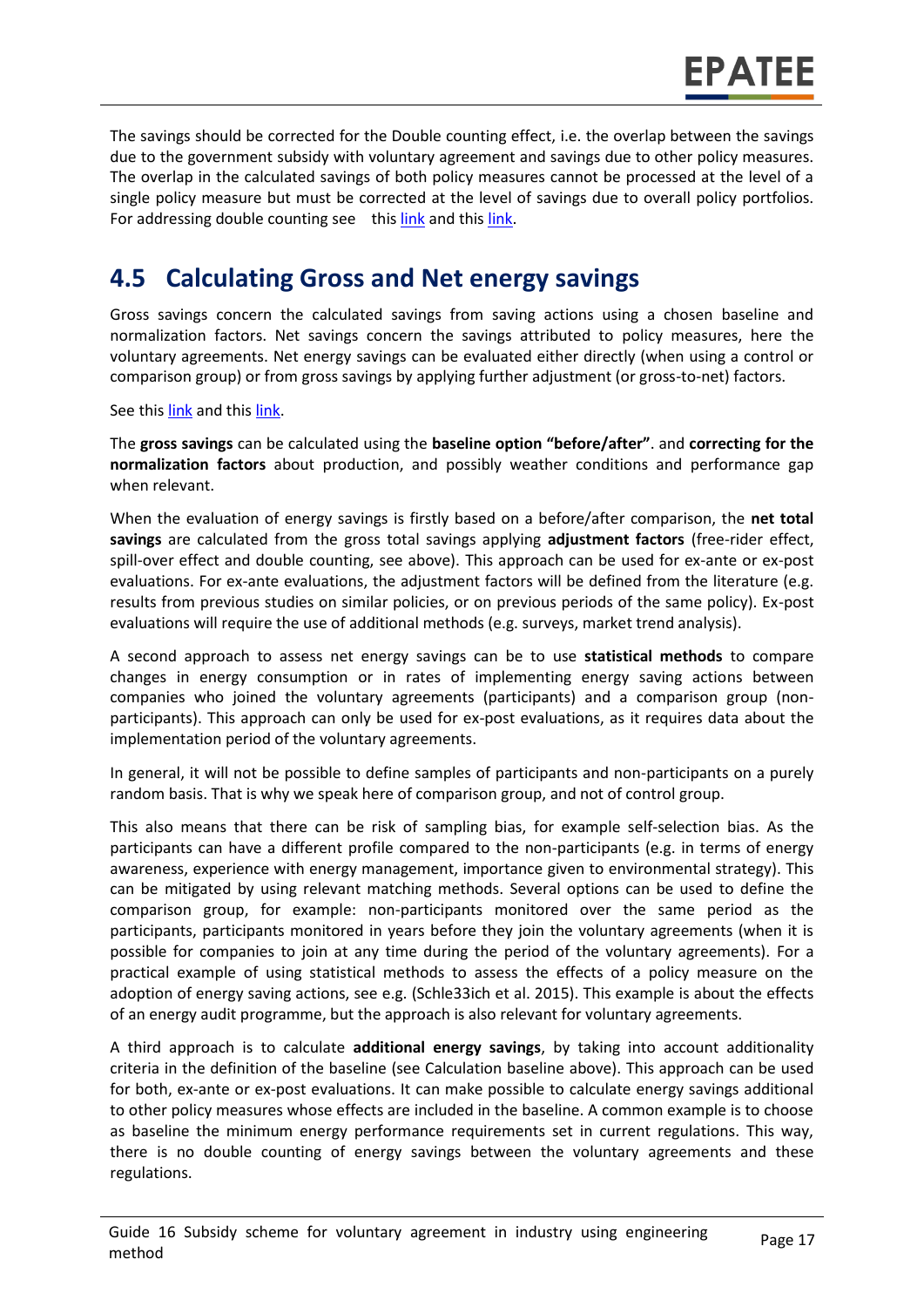Defining baselines taking into account additionality criteria can in particular be chosen when the Member State reports the energy savings of the voluntary agreements for the achievement of its target set for the article 7 of the Energy Efficiency Directive. In this case, the reported energy savings should be complying with the concept of additionality, as defined in the amended Energy Efficiency Directive (EU2018(2002)):

"*To determine the savings that can be claimed as additional, Member States shall have regard to how energy use and demand would evolve in the absence of the policy measure in question by taking into account at least the following factors: energy consumption trends, changes in consumer behaviour, technological progress and changes caused by other measures implemented at Union and national level*" (Energy Efficiency Directive 2018(2002), Annex V(2) point (a)).

See also section 8 on concrete examples. More particularly about assessing net savings from gross savings and adjustment factors, see the practical example of the evaluation of the Swedish voluntary agreements (Stenqvist & Nilsson 2012).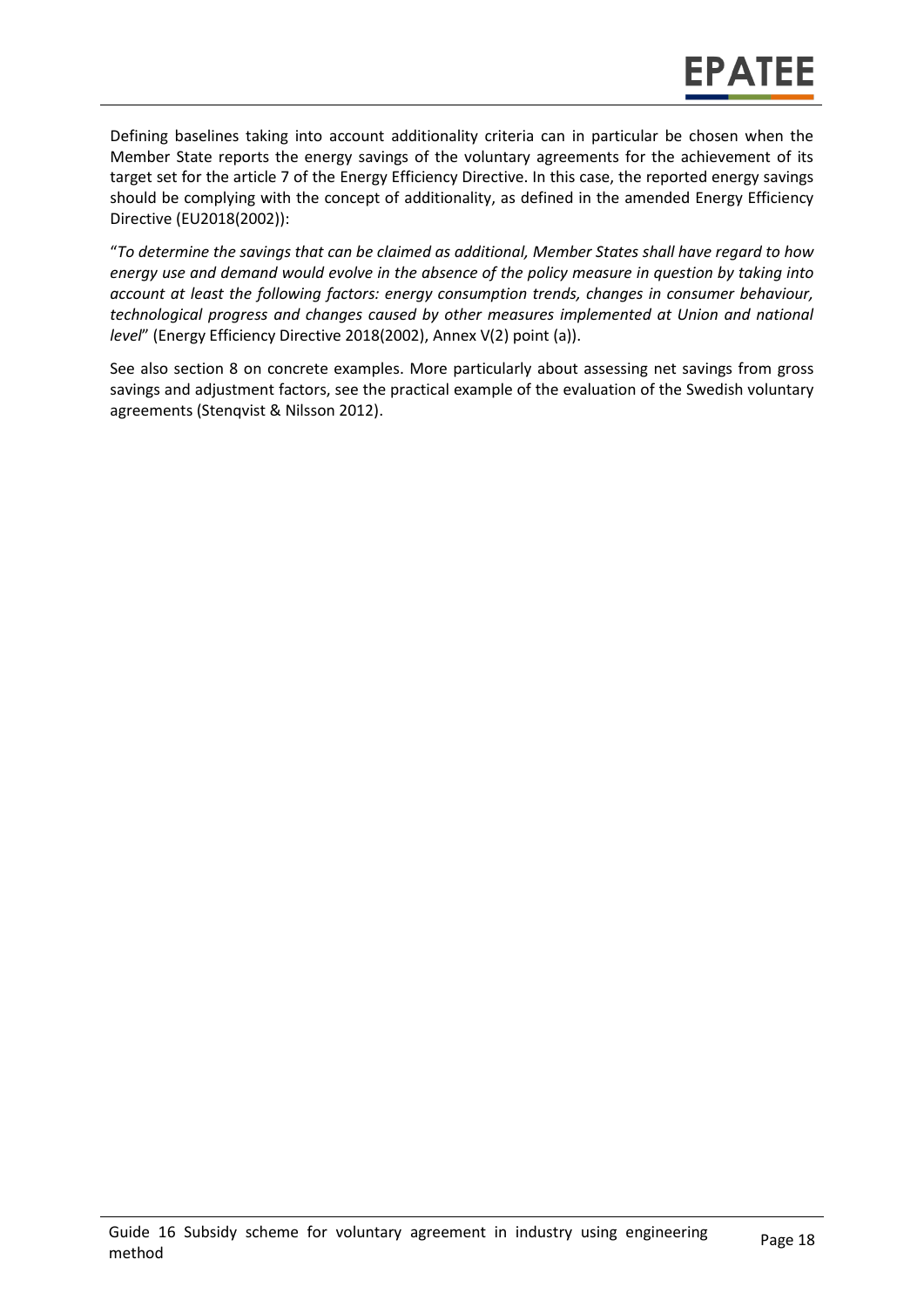### **5 | INPUT AND OUTPUT**

### **5.1 Main data requirements and data sources and collection technics**

Data requirements specified in the table below correspond to the calculation of energy savings, when using the baseline option [**before/after**], i.e. a baseline representing the situation before energy saving actions are implemented. Moreover, the table below deals with the case where engineering estimates are the result of calculations that estimate "before" and "after" energy consumption through intermediate parameters.

| <b>Calculation subject</b>                                                                                        | Data requirements                                                                                                                                                                                                                                             | Possible data sources and<br>collection technics                                                                                                                                                                                          |
|-------------------------------------------------------------------------------------------------------------------|---------------------------------------------------------------------------------------------------------------------------------------------------------------------------------------------------------------------------------------------------------------|-------------------------------------------------------------------------------------------------------------------------------------------------------------------------------------------------------------------------------------------|
| Energy consumption "before"                                                                                       | data requirements of the<br>calculation formula<br>/simulation software<br>(usually defined per main<br>type of action)<br>data should be<br>representative of usual<br>operating conditions                                                                  | Data from the plant information<br>system (e.g. monitoring system of<br>production lines).<br>Data can also be collected or<br>estimated as part of an energy<br>audit or through the<br>implementation of an energy<br>management system |
| Energy consumption "after"                                                                                        | Justifying the energy<br>efficiency improvement<br>brought by the action<br>(depending on the action<br>type, the calculation model<br>used for the energy<br>consumption "after" can<br>be different from the one<br>for the energy<br>consumption "before") | Data from the energy audits (ex-<br>ante).<br>Data from an energy management<br>system or from other monitoring<br>systems (ex-post).                                                                                                     |
| <b>Normalization factors</b><br>affecting energy consumption<br>(production, weather<br>conditions when relevant) | Defining the normalized<br>operating conditions                                                                                                                                                                                                               | Time series from the plant<br>information system<br>Standard assumptions defined in<br>the guidelines of the voluntary<br>agreements (e.g. about normalized<br>weather conditions)                                                        |
| <b>Normalization factors</b><br>affecting energy consumption<br>(performance gap)                                 | Comparing theoretical and<br>actual energy performance<br>of the energy-using<br>equipment or system                                                                                                                                                          | Data from energy audits (or<br>feasibility studies or alike) for the<br>theoretical energy performance.<br>Data from sub-metering, energy<br>management system or other<br>monitoring system, for the actual<br>energy performance.       |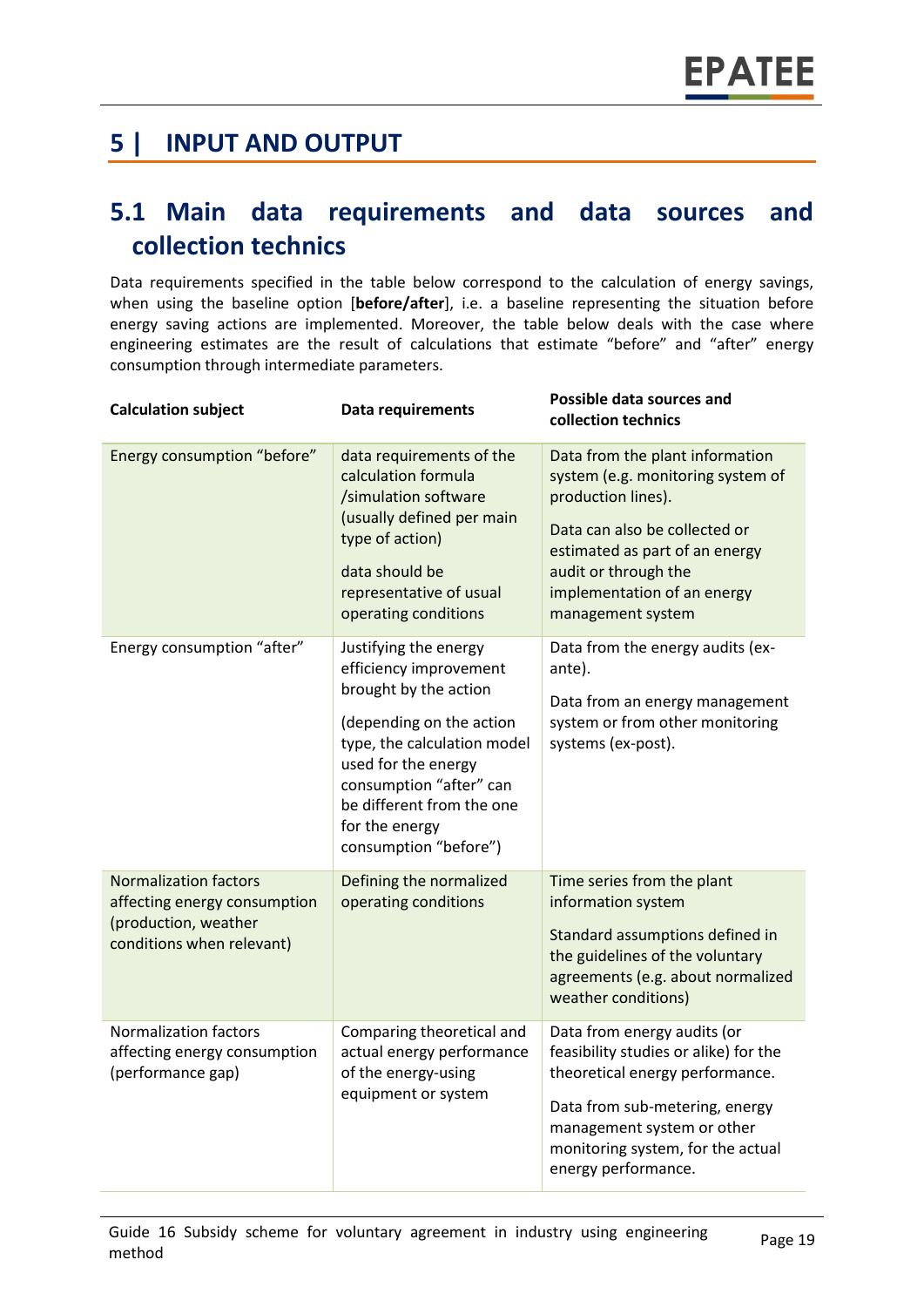| Adjustment factors [free-rider<br>effect, spill-over effect, double<br>counting | These factors can include<br>high levels of uncertainties.<br>Sensitivity analysis can<br>then be useful. | Surveys of participants and non-<br>participants companies |
|---------------------------------------------------------------------------------|-----------------------------------------------------------------------------------------------------------|------------------------------------------------------------|
|                                                                                 |                                                                                                           | Market data about the energy<br>saving actions             |

One common approach to apply normalization for production is to estimate unitary energy consumption (e.g. in kWh per ton of product). However, it should be noted that energy consumption is not necessarily linearly proportional to production. For example, part of the consumption can be fixed, another part depending on the production. The corresponding formula can either be based on the engineering analysis of the process (when the influencing variables and their relations to energy consumption are well established by physics or other scientific laws), or based on statistical analysis of previous periods (e.g. for complex processes).

About performance gap, this issue can be dealt with quality requirements, as an alternative to apply a factor for performance gap in the energy savings calculations.

It should also be noted that a complementary method is needed to aggregate the results, first at company level and then at the level of the voluntary agreements. This is usually done directly by the monitoring system of the voluntary agreements (see section 2).

Depending on the rules of the voluntary agreements and the conditions of the government subsidy, complementary information or data can be required from the participants' companies about the actions they have implemented. For example, cost data can be reported to calculate payback time (see also in section 7 *Calculating cost-effectiveness*).

#### **Data issues when evaluating net energy savings**

The main good practice to ensure the feasibility and reliability of the evaluation of net energy savings is to think about the method to be used when designing (or revising) the voluntary agreements.

Experience indeed shows that unless the data collection has been planned in advance, it will be very costly, time-consuming or even impossible to collect the data required to apply most of the methods that can be used to evaluate net energy savings. Which makes that in practice, using surveys will remain the only option possible (or considered feasible).

The main challenges when using surveys are:

- to achieve a high answer rate, in order to limit sampling bias;
- to use question phrasing that can limit the risk of bias in the answers.

For more details about the evaluation of net energy savings, see the [topical case study.](https://www.epatee-toolbox.eu/wp-content/uploads/2018/10/epatee_topical_case_study_evaluating_net_energy_savings.pdf)

See also *Calculation baseline* in section 4, about the alternative approach to define baselines taking into account additionality criteria (when aiming at calculating additional energy savings).

For possible other methods with different data demands, see section 6 on alternative methods.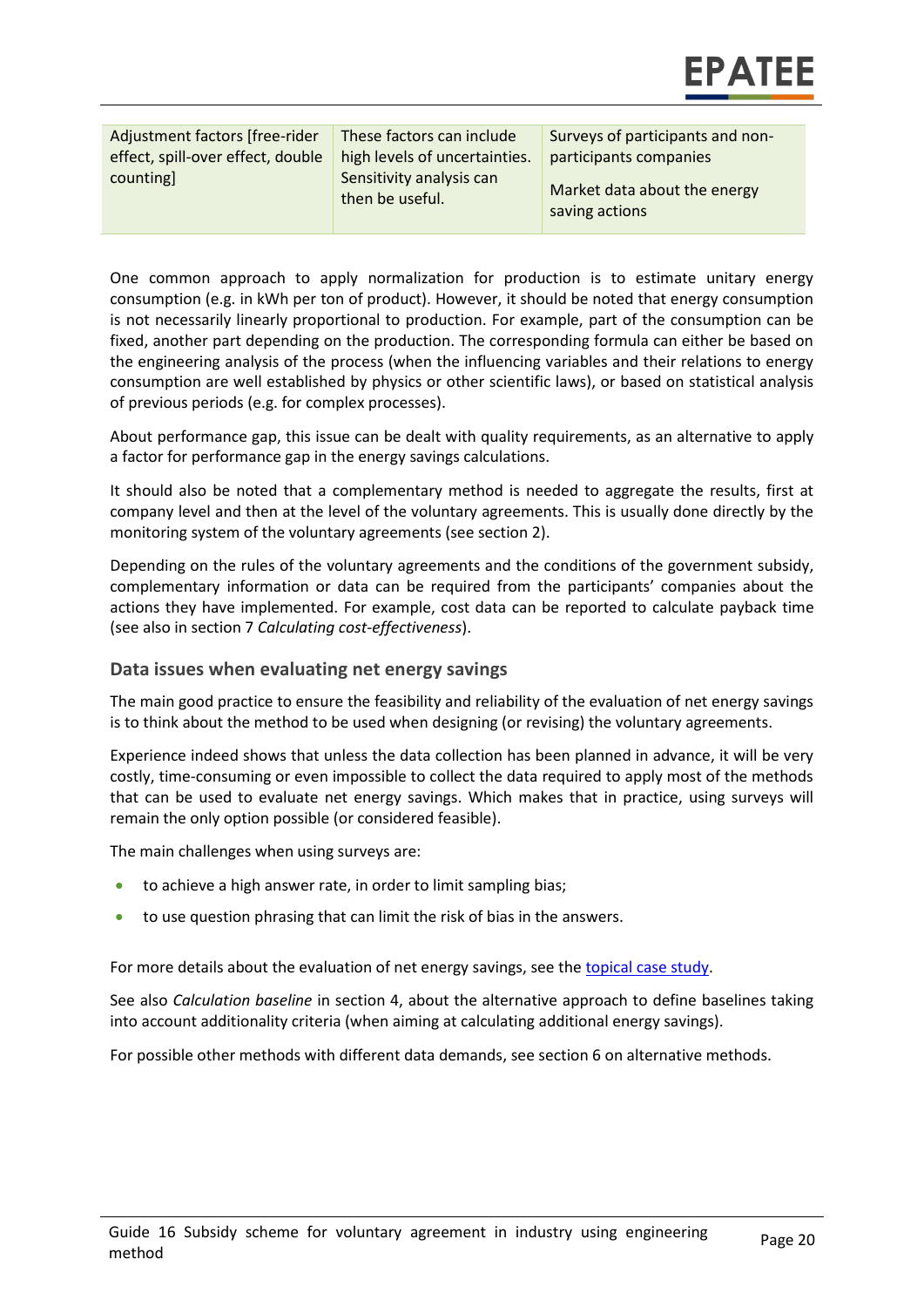### **5.2 Energy savings in final terms or in primary terms**

Energy savings can be expressed in final terms or in primary terms. See definitions about primary and final energy [here.](https://www.epatee-toolbox.eu/wp-content/uploads/2018/10/Definitions-and-typologies-related-to-energy-savings-evaluation.pdf)

The savings in primary energy terms provide savings that represent the reduction in primary energy consumption (before conversion in energy carriers for end-users). Engineering methods usually calculate savings in final terms. It can also be used to calculate savings in primary terms provided that savings at end-users are calculated for each energy carrier apart, and primary factors are available to convert the savings in final terms to savings in primary terms.

For consistency, the metrics should be the same for setting the target(s) of the voluntary agreements and counting the savings reported by the participants' companies. The energy savings results can then be expressed in other metrics for other purposes (e.g. reporting in the context of the EED article 7), provided that the data needed to convert from one metric to the other is available. It is thus important to identify the needs to express the results in different metrics, so that data used in the energy savings calculations are documented enough to enable future conversions.

### **5.3 Energy savings over time**

Implemented saving actions in a year lead to savings over a number of consecutive years. E.g. a more efficient boiler can save gas over its lifetime of about 15 years and more efficient computers up to 5 years. Energy savings can be calculated in different metrics in terms of time reference, for example: year-to-year, annual, cumulated annual, cumulative. See the definition[s here.](https://www.epatee-toolbox.eu/wp-content/uploads/2018/10/Definitions-and-typologies-related-to-energy-savings-evaluation.pdf)

The calculated yearly savings concern the savings of all new saving actions in that year. In this approach only data for the savings in the chosen year are needed.

Adding up the yearly savings over a period, provided that earlier saving actions are still delivering savings, leads to cumulative savings. For the cumulative savings data are needed for the whole period.

Another cumulative approach, to be applied for the EE directive, is to multiply the (new) savings in a year with the number of years up to a target year and sum this result with that for all other years up to the target year. This cumulative approach stimulates early saving actions, as these count more times to the target than later actions.

Finally, savings from a saving action can be discounted and summed up over the lifetime of the action See link [here.](https://www.epatee-toolbox.eu/wp-content/uploads/2018/10/Definitions-and-typologies-related-to-energy-savings-evaluation.pdf)

The engineering estimate method can provide yearly savings of new saving actions in that year. It can also provide cumulative savings provided that data are available over a period.

Cumulative savings according to the Energy Efficiency Directive can be provided when the lifetimes of savings actions are known. The lifetime of energy savings from actions in the industry can differ from the technical lifetime of the actions. For example, due to maintenance practices, business cycles, closing or relocating of industrial sites or production lines. The guidelines of the voluntary agreements may define how savings lifetime should be dealt with in the savings calculation, to ensure consistency in the data reported by the different companies. One approach can for example be to define standard lifetime values per action type or sub-sector.

Finally, the guide can provide discounted cumulative savings when discount factors have been defined for yearly savings over time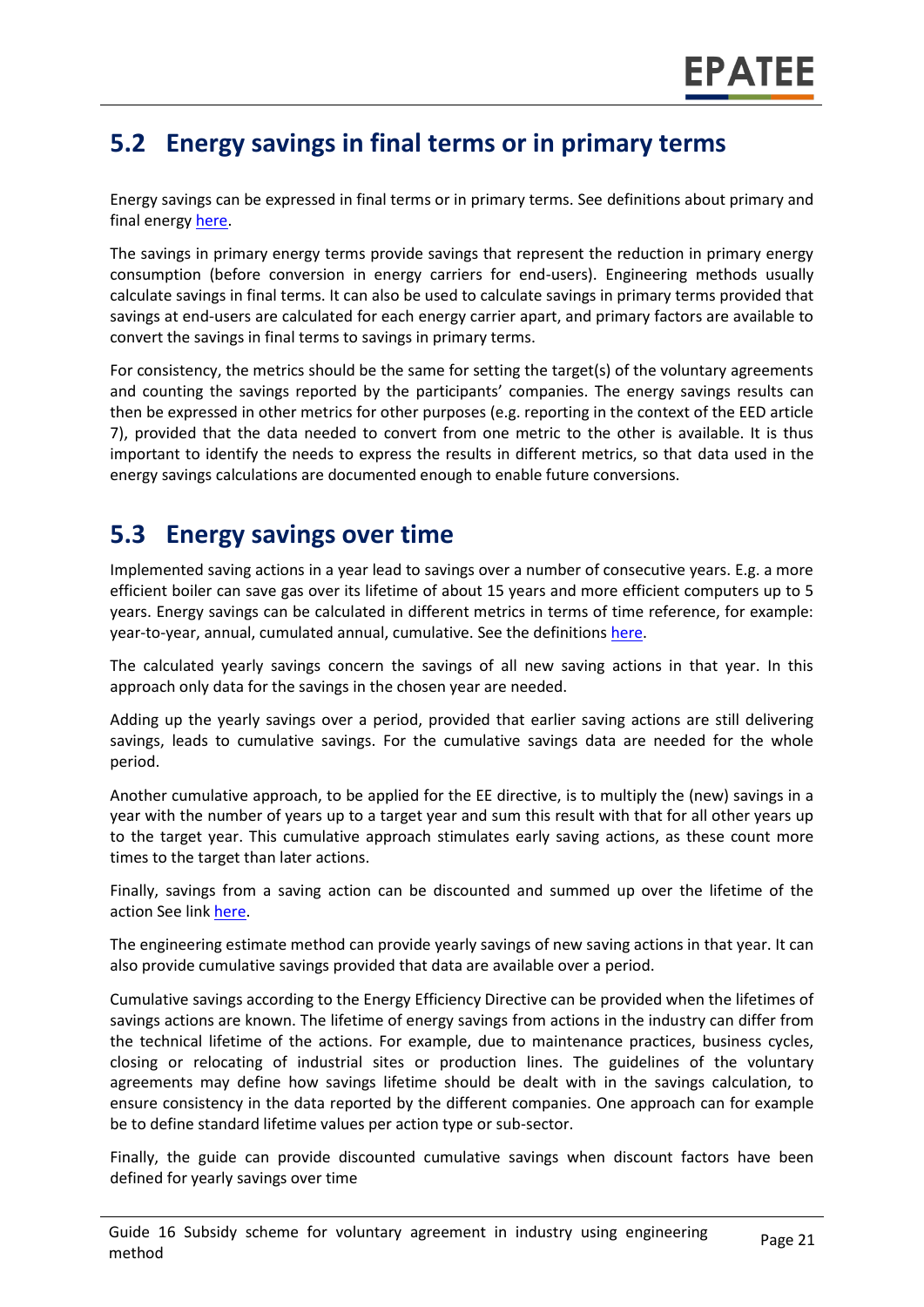# **6 | ALTERNATIVE FOR CHOSEN METHOD**

### **6.1 Alternatives for the chosen method**

Often other savings calculation methods can be applied as well, although they will all have pros and cons regarding various aspects dealt with in preceding sections.

**Engineering estimates** are often chosen when the objective is to evaluate energy savings from actions or projects that can be specific to their context and conditions of implementation, while providing stakeholders with visibility for investment decisions or reporting purposes.

**Engineering estimates** are appropriate to evaluate savings from specific actions or cross-cutting actions whose characteristics can vary significantly from one project to the other. They are then a cost-effective option when case-by-case calculations are needed, or when a feasibility study or energy audit would be done anyway (e.g. to prepare an investment plan). When the engineering estimates are based on standardised calculation formulas, they can also be used to process data in a partial or fully automatized way, thereby minimizing administration costs (especially when the data needed for the formula can be easily collected and reported by the stakeholders).

In case the action types can be standardised (e.g. standardised lighting actions) and the number of actions can be very large, **deemed savings** can be a more cost-effective evaluation approach (especially if the savings per action or project remain small). See Specific Guidance 28 about the use of deemed savings for the evaluation of energy savings from Energy Efficiency Obligation scheme, that can also be relevant for the case of voluntary agreements.

**Direct measurements** can also be relevant, especially for large projects in the industry. The rules of the voluntary agreements can for example require higher accuracy for projects representing energy savings above a given threshold. Using direct measurements can be a cost-effective option in these cases, as it can for example help to optimize the design of the energy saving project and provide results reliable enough for deciding large investments. For more details about direct measurements on actions in the industry sector, see for example (Kissock & Eger 2008).

**Billing analysis** (or other types of **econometric analysis**) or the use of **energy consumption** (or energy efficiency) **indicators** are common alternative methods when the evaluation objective is more specifically to verify the energy savings actually achieved or to assess the cost-effectiveness or efficiency of the scheme. See the corresponding Specific Guidance 17 (*Evaluating government subsidy scheme for voluntary agreement on energy efficiency in industry, using econometric estimate method*) or Specific Guidance 27 (*Specific guide on evaluating outcome of Energy Efficiency Plans (EEP) using voluntary agreements in industry using the energy indicator method*). For a discussion about the pros and cons of engineering methods vs. energy efficiency indicators, see for example (Abeelen et al. 2016) or the [EPATEE case study](https://www.epatee-toolbox.eu/wp-content/uploads/2018/10/epatee_case_study_netherlands_mja3_voluntary_agreements_in_the_non-ets_sectors_ok.pdf) on the Dutch voluntary agreements (Veum 2018).

The table below presents the pros and cons of the engineering estimate method and for alternative methods commonly used to evaluate energy savings from voluntary agreements including government subsidies in the industry sector.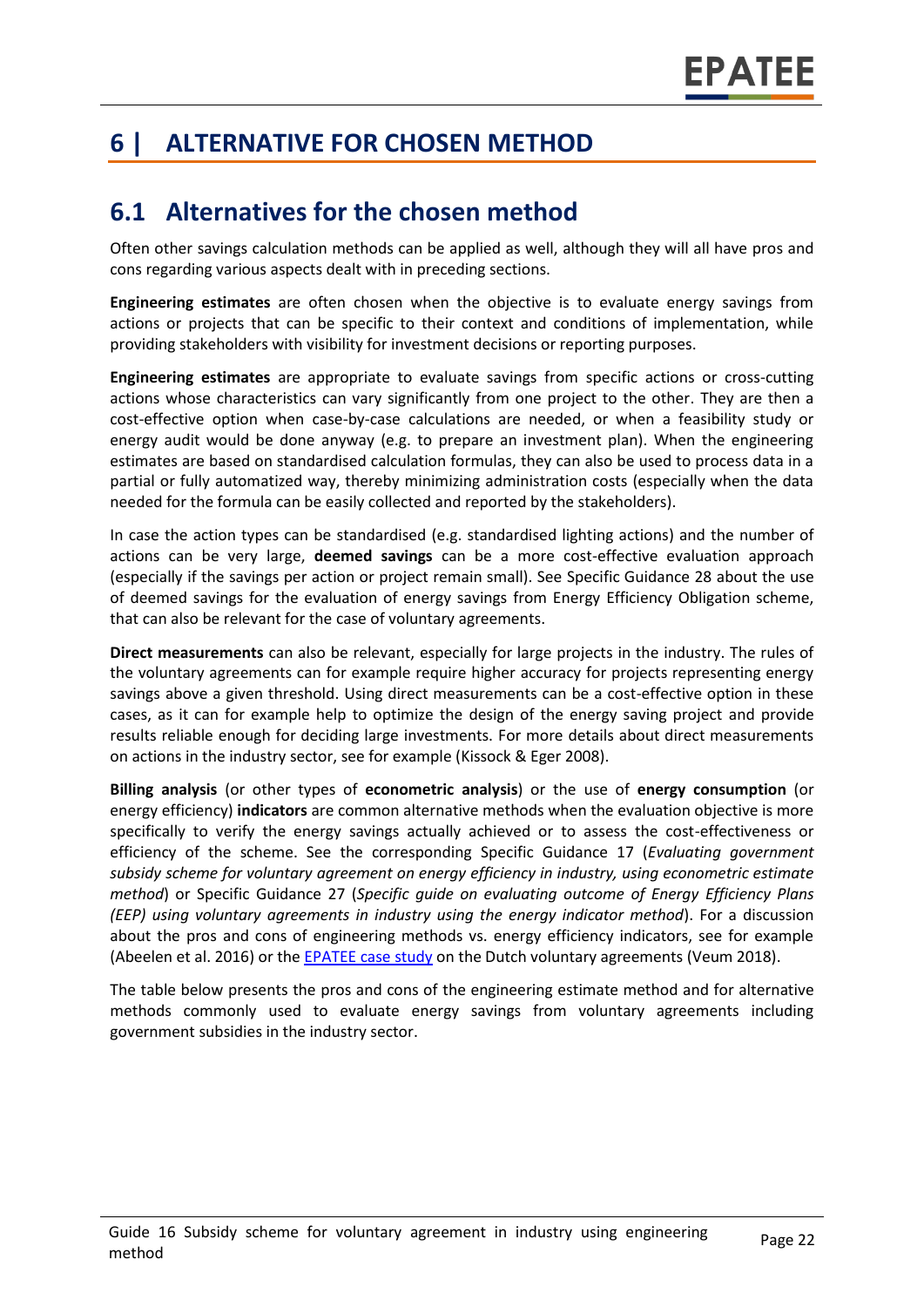| <b>Type of method</b>                                                            | <b>Pros</b>                                                                                                                                                                                                                                                                                                                                                                                                                                                                                               | Cons                                                                                                                                                                                                                                                                                                                                                                                                                                                                                                                                                                                                                                                                                                                                                                             |
|----------------------------------------------------------------------------------|-----------------------------------------------------------------------------------------------------------------------------------------------------------------------------------------------------------------------------------------------------------------------------------------------------------------------------------------------------------------------------------------------------------------------------------------------------------------------------------------------------------|----------------------------------------------------------------------------------------------------------------------------------------------------------------------------------------------------------------------------------------------------------------------------------------------------------------------------------------------------------------------------------------------------------------------------------------------------------------------------------------------------------------------------------------------------------------------------------------------------------------------------------------------------------------------------------------------------------------------------------------------------------------------------------|
| Method at<br>hand:<br><b>Engineering</b><br>estimate<br>method                   | Relatively accurate (take into account<br>the specificities of the actions or<br>projects evaluated)<br>Can provide savings estimates before<br>the action is implemented (no or small<br>time lag for reporting energy savings)<br>Can be based on energy audits or<br>feasibility studies done for other<br>purposes (e.g. defining action plans or<br>decision-making about investments)<br>Can enable to automatize energy<br>savings calculations (through<br>standardised formula for simple cases) | Level of complexity depending on the<br>complexity of the action type<br>(usually, the more complex the<br>action, the more data needed)<br>Possible gaps between engineering<br>estimates and measured savings (see<br>the corresponding topical case<br>study),<br>https://epatee.eu/sites/default/files/<br>files/epatee_topical_case_study_link<br>age_between_monitoring_and_evalu<br>ation.pdf<br>Complementary method needed to<br>aggregate the results of the whole<br>voluntary agreements (see section 2)<br>Additional method needed to<br>evaluate ex-post net or additional<br>savings (see section 4)                                                                                                                                                             |
| Alternative<br>method:<br><b>Deemed savings</b><br>(see specific<br>guidance 28) | Relatively simple and quick method (no<br>time lag for reporting energy savings)<br>Low running cost (once a catalogue of<br>deemed savings has been defined)<br>Provide visibility to stakeholders                                                                                                                                                                                                                                                                                                       | Higher level of uncertainties<br>(depending on the quality of data<br>used to define the deemed savings,<br>and the extent to which the actions<br>can be standardized), possible gaps<br>between deemed savings and actual<br>savings<br>Use limited to action types that can<br>be described in a standardised way<br>Do not reflect the energy savings<br>achieved for a given situation, but an<br>average result for a population of<br>actions<br>Can require significant preliminary<br>efforts (if many action types to be<br>included in the catalogue)<br>Complementary method needed to<br>aggregate the results of the whole<br>voluntary agreements (see section 2)<br>Additional method needed to<br>evaluate ex-post net or additional<br>savings (see section 4) |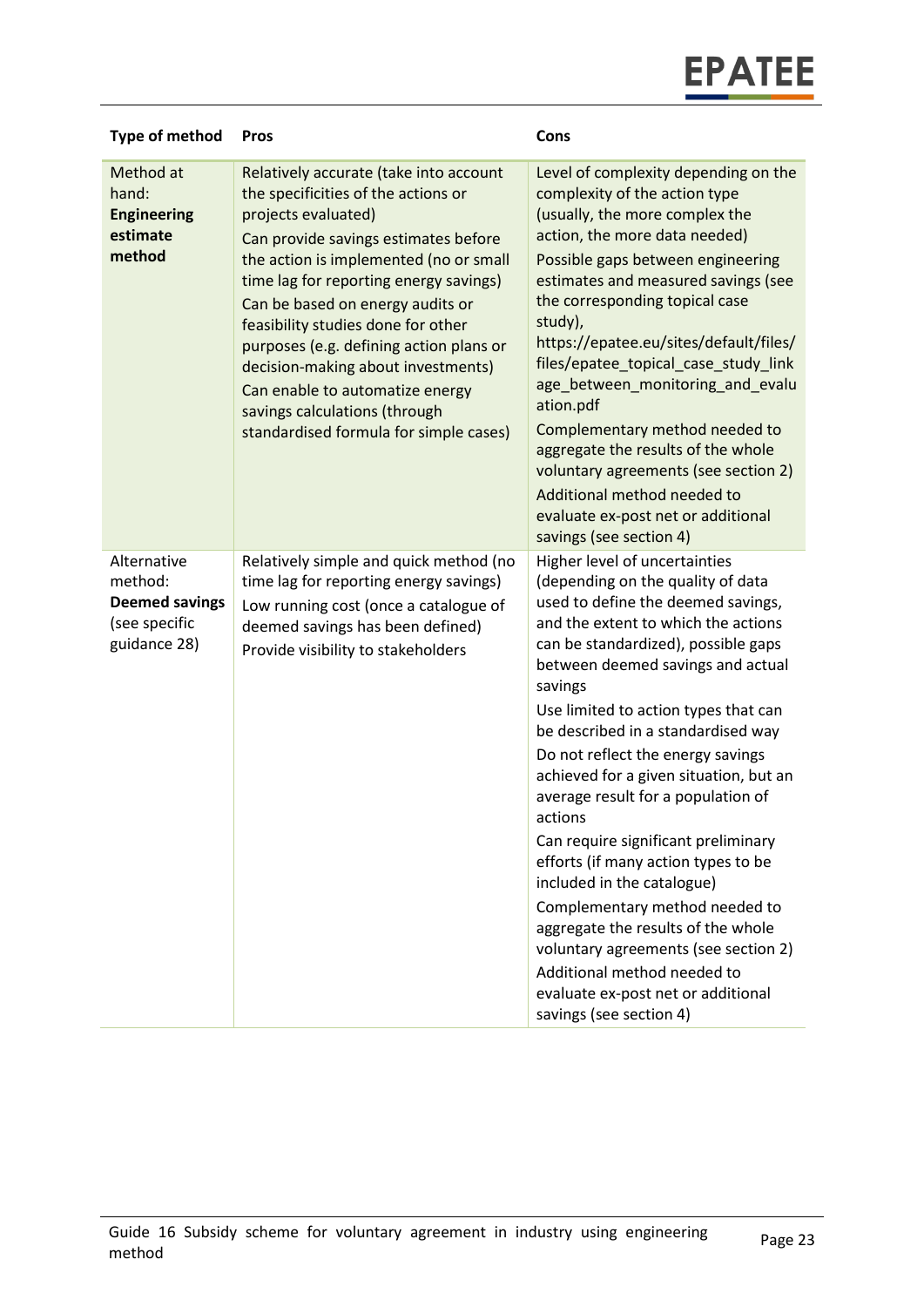| Alternative<br>method: Direct<br>measurement<br>(see for<br>example Kissock<br>& Eger 2008)                                                  | Provide data about actual energy<br>consumption (for the baseline and/or<br>for the situation with energy saving<br>actions) or about actual values for key<br>parameters (e.g. power, duration of<br>use)<br>Can be used to assess performance<br>gaps                                                                                                                                                                                                                                                                                                                                                    | Can be costly if measurements only<br>done for this purpose (usually<br>focused on large projects)<br>If sampling is used, attention should<br>be paid to avoid sampling bias (if<br>data are to be extrapolated)<br>Additional method needed to<br>evaluate ex-post net or additional<br>savings (see section 4)<br>Possible delay in implementing the<br>energy saving actions (if used to<br>verify the baseline, then time needed<br>to make the measurements, unless<br>data are already available)                                                        |
|----------------------------------------------------------------------------------------------------------------------------------------------|------------------------------------------------------------------------------------------------------------------------------------------------------------------------------------------------------------------------------------------------------------------------------------------------------------------------------------------------------------------------------------------------------------------------------------------------------------------------------------------------------------------------------------------------------------------------------------------------------------|-----------------------------------------------------------------------------------------------------------------------------------------------------------------------------------------------------------------------------------------------------------------------------------------------------------------------------------------------------------------------------------------------------------------------------------------------------------------------------------------------------------------------------------------------------------------|
| Alternative<br>method: Billing<br>analysis                                                                                                   | Provide data about actual energy<br>consumption / energy savings<br>Can be used to evaluate ex-post net or<br>additional savings (if a relevant<br>comparison group can be found)                                                                                                                                                                                                                                                                                                                                                                                                                          | Can only be used for ex-post<br>evaluation<br>Frequent difficulties to collect billing<br>data (unless data collection carefully<br>planned in the rules of the voluntary<br>agreements)<br>Difficulties to get representative<br>samples (cf. sampling bias + data<br>losses along the evaluation process)<br>Delays in getting the result (at least<br>one year to get the consumption<br>after installing actions + time to<br>process and analyse data)<br>Difficulties to find relevant<br>comparison groups (when assessing<br>net or additional savings) |
| Alternative<br>method:<br><b>Energy</b><br>consumption<br>(or energy<br>efficiency)<br>indicators (see<br>specific<br>guidance 17 and<br>27) | Can provide directly total energy<br>savings (no need for complementary<br>method)<br>Provide results based on actual energy<br>consumption (reflecting actual trends in<br>energy consumption or energy<br>efficiency)<br>Possibly synergies when data already<br>available from statistics offices or from<br>the regular monitoring of the voluntary<br>agreement<br>Possible synergies with energy<br>performance indicators used by<br>companies for their energy<br>management system<br>Limited time lag (results can be<br>monitored on a regular basis, data can<br>usually be processed quickly) | Require disaggregated data to<br>distinguish changes in energy<br>consumption due to energy<br>efficiency improvements from<br>changes due to other factors<br>Calculated energy efficiency<br>improvements are not necessarily<br>due to the actions implemented as<br>part of the voluntary agreements<br>Data analysis requires specific<br>expertise                                                                                                                                                                                                        |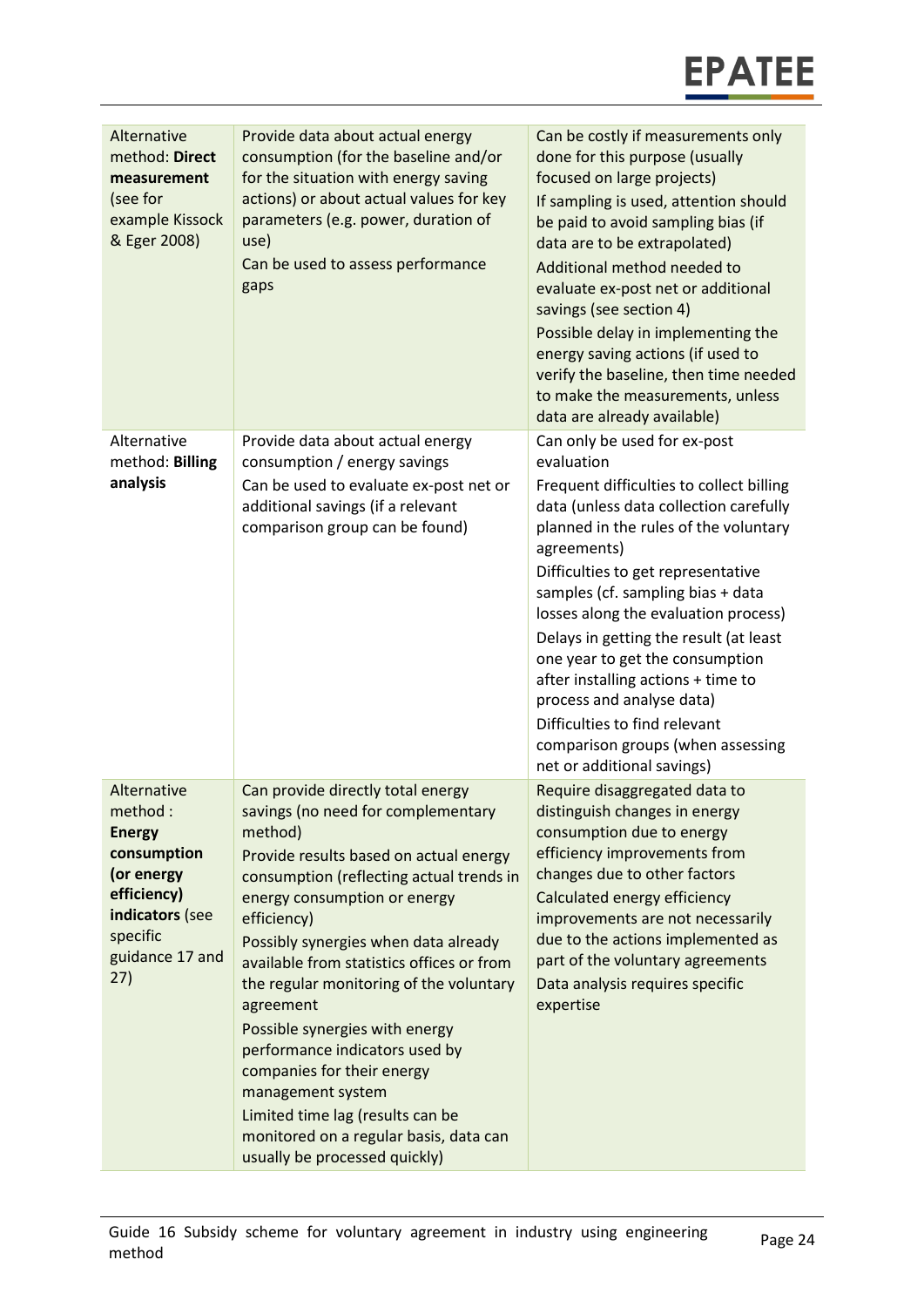# **7 | ADDITIONAL EVALUATION RESULTS**

# **7.1 Calculating avoided CO<sup>2</sup> emissions**

Depending on the objectives of the voluntary agreements or on the needs of reporting, scaled savings from engineering estimates can be expressed in  $CO<sub>2</sub>$  savings (i.e. avoided  $CO<sub>2</sub>$  emissions).

In practice, scaled savings are first calculated in terms of energy savings. Avoided  $CO<sub>2</sub>$  emissions can be evaluated from the energy savings by applying emission factors. Four key aspects are to be taken into account when choosing the emission factor(s):

- 1) Emission factors vary according to the **energy type**, so the data about energy savings need to be available per energy type.
- 2) Emission factors for a given type of energy **can vary over time** (especially for **electricity**).
- 3) Emission factors can take into account:
	- a. **Direct emission factors**: that take into account the emissions generated when producing the energy used;
	- b. **Lifecycle emission factors**: that take into account all the emissions generated from the extraction of the energy resources up to the dismantling of the energy plant.

Due to the differences that the choice of emission factor(s) can induce, it is important to document what emission factor(s) has(have) been used.

Emission factors used for the needs of the voluntary agreements can for example be based on official national emission factors used for the national inventory of emissions of greenhouse gases.

The conversion of **electricity** savings into  $CO<sub>2</sub>$  savings is a special case. Depending on the national mix for electricity production, several choices are indeed possible, for example:

- **Average emission factor**, calculated from the total annual emissions from electricity production (possibly taking into account national imports and exports) divided by the annual amount of electricity consumed: this is a simple approach, but that might not reflect the fact that end-uses can have different times of use and thus correspond to different load profiles (while the emission factor for electricity can vary significantly between base load and peak load).
- **Emission factors per type of end-use**: this requires more sophisticated calculations (e.g. by decomposing the national load curves per type of end-use) that will be meant to use emission factors reflecting the differences in time of use (e.g. daily, seasonally).
- **Specific emission factor**: in case the industrial site has its own electricity generation capacities (e.g. CHP units). In that case, the definition of the emission factor needs to be explained by the stakeholders reporting the project.

If the engineering estimates cumulate energy savings over time, it can also be needed to define a scenario about the evolution of the national electricity mix over the period of calculation (e.g. taking into account the objectives of shares of electricity produced from renewable energy sources).

The avoided emission of **other greenhouse gasses** (GHG) due to energy savings are not taken into account here, as these emissions (and more specifically their reductions) are generally negligible compared to CO<sub>2</sub>.

When dealing with certain sub-sectors, other GHG emissions can be significant. For example, some sub-sectors of the chemical industry can generate significant amount of emissions of N<sub>2</sub>O (e.g. for production of nitric acid), SF6 (e.g. industry related to electricity networks) or HFC. In some particular cases, it can thus be relevant to analyze whether the energy saving actions also impact GHG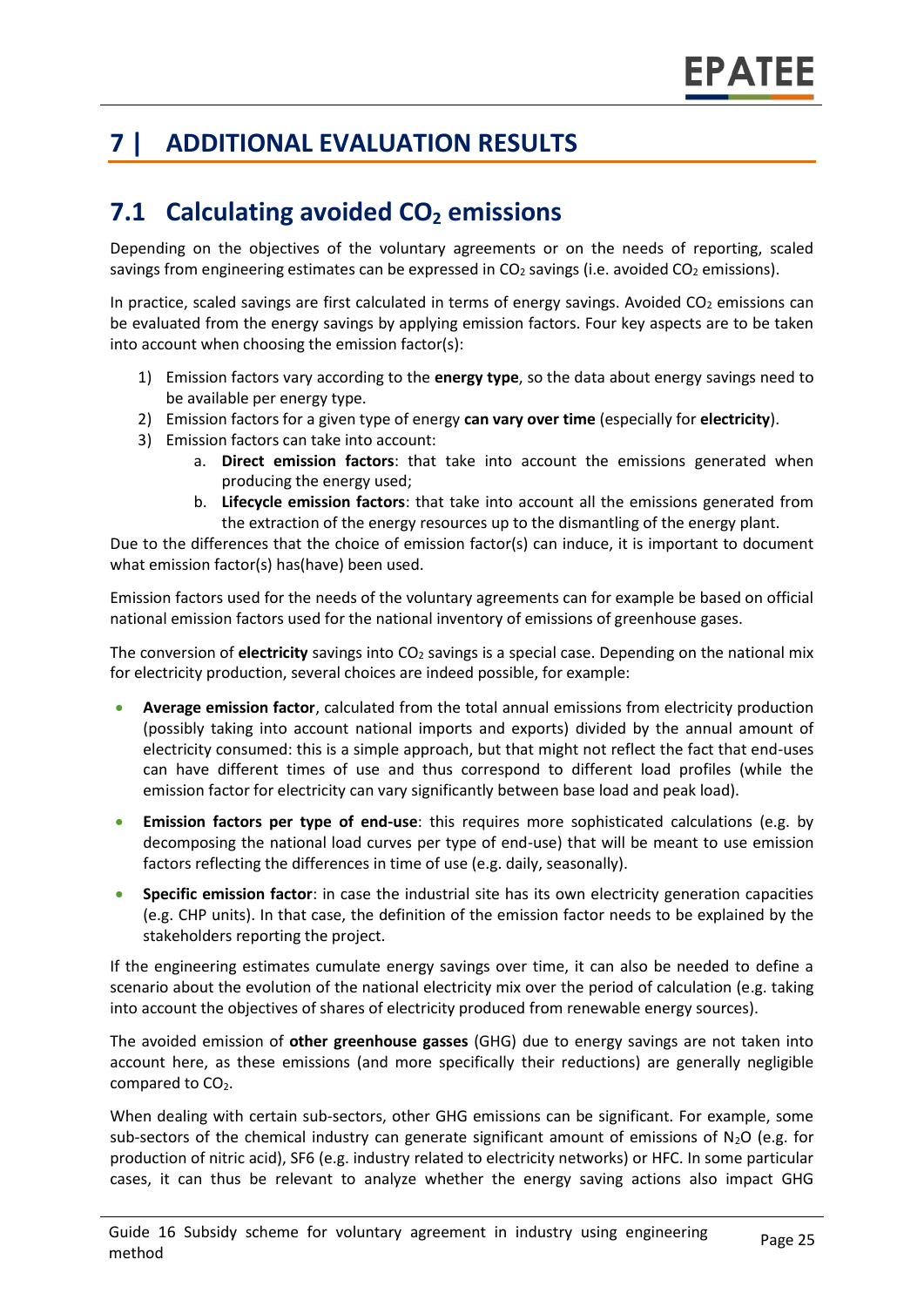emissions not due to the consumption of energy. For example, when actions are done on cooling processes, it could be relevant to assess emissions of HFC (Hydrofluorocarbon), as HFC has a GWP (Global Warming Potential) about 14 000 times higher than  $CO<sub>2</sub>$  (so even if the emissions are smaller in quantity, their impact can be significant).

**IPCC** (Intergovernmental Panel on Climate Change) provides a **[detailed database](https://www.ipcc-nggip.iges.or.jp/EFDB/main.php) of peer-reviewed emission factors.** 

The section 2 of this database deals specifically with emission factors for industrial processes, which can be a source of information to see if gases other than  $CO<sub>2</sub>$  should be considered. Likewise, the section 3 deals with emission factors for agriculture, in case the voluntary agreement deals with this sector as well.

### **7.2 Calculating cost-effectiveness**

Cost-effectiveness is the ratio between costs to achieve energy savings and the amount of savings and possibly other benefits.

A distinction can be made according to the point of view adopted to assess cost-effectiveness:

- Cost-effectiveness for the participant companies
- Cost-effectiveness for the public authority responsible for the voluntary agreements
- Cost-effectiveness for society at large

#### See furthe[r here.](https://epatee.eu/reports)

The calculation of cost-effectiveness for end-users demands, next to the savings, data on investments made, subsidies on investments, interest rates, lifetimes of the saving actions, energy prices (including taxes) per type of end-user and discount factors per type of end-user. The calculation will involve the calculation of additional cash flows over time (typically the years over which the energy saving action will be present) and calculating this cashflows, with the appropriate discount rate to a Net present value (NPV).

For cost-effectiveness from a societal viewpoint no account is taken of subsidies and taxes, energy prices concern world market price, and a lower value of the discount factors is valid. The calculation proceeds as follows as above, but with a modified discount factor.

In the case of voluntary agreements including government subsidies, the calculation of costeffectiveness requires to collect other data on top of the ones used to calculate energy savings, as summarized in the table below.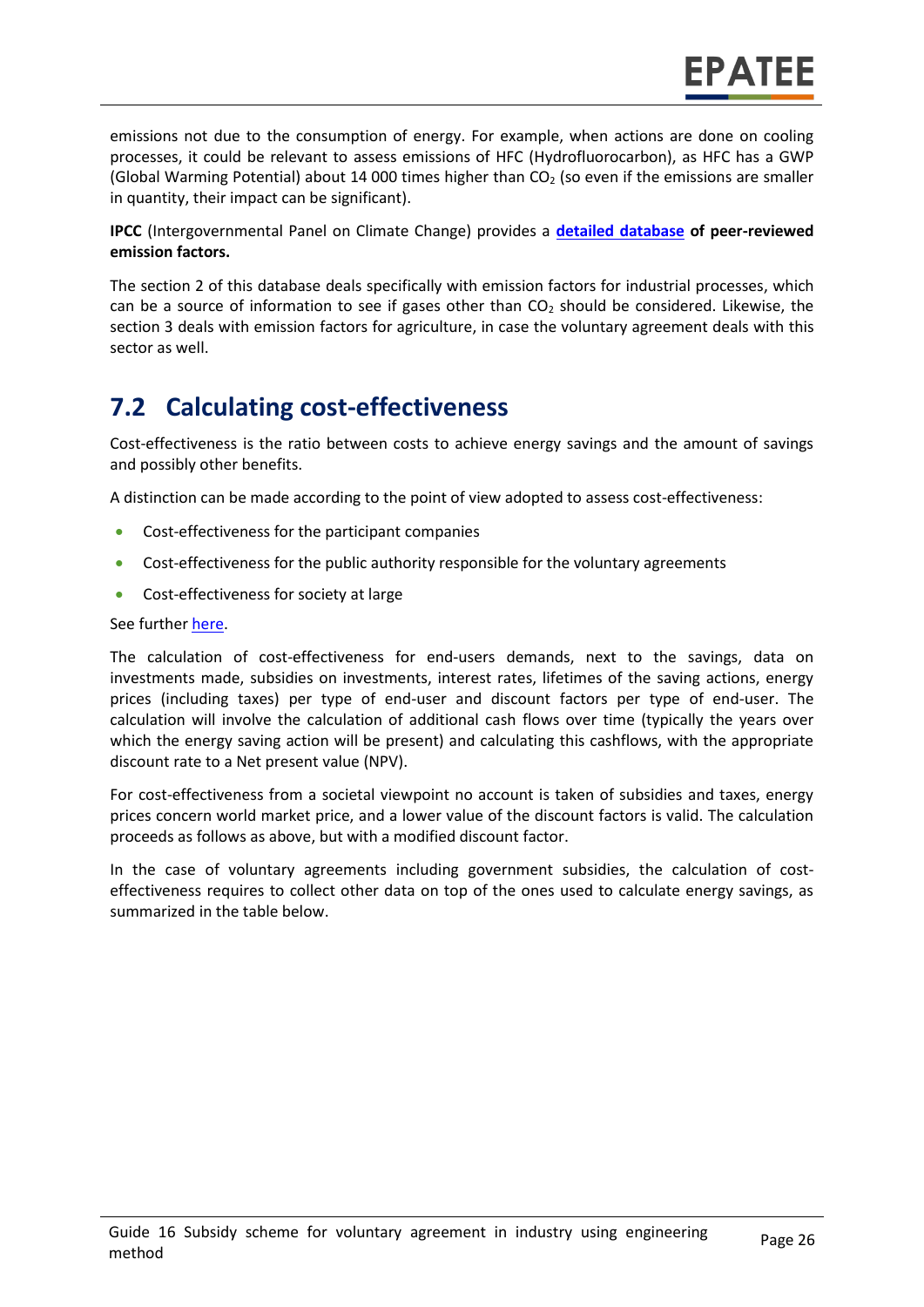| Point of view            | Costs                                                                                                                                                                                                         | <b>Benefits</b>                                                                                                                                                                           |
|--------------------------|---------------------------------------------------------------------------------------------------------------------------------------------------------------------------------------------------------------|-------------------------------------------------------------------------------------------------------------------------------------------------------------------------------------------|
| Participant<br>companies | Part of the investments paid<br>$\bullet$<br>for the energy saving actions<br>implemented<br>Administration and<br>$\bullet$<br>monitoring costs due to the<br>voluntary agreements (e.g.<br>reporting costs) | Gross energy savings (reduced energy<br>$\bullet$<br>cost)<br>Government subsidies received<br>$\bullet$<br>Other co-benefits (e.g. increased<br>$\bullet$<br>competitiveness, see below) |
| Public<br>authorities    | Administration costs for the<br>$\bullet$<br>scheme<br>Government subsidies<br>$\bullet$<br>Losses in tax revenues (due<br>$\bullet$<br>to additional or net energy<br>savings)                               | Increases in tax revenues (due to<br>$\bullet$<br>additional or net investments made in<br>energy saving actions, and possibly due<br>to increased economic activity)                     |
| Society                  | Total investment costs of the<br>$\bullet$<br>energy saving actions<br>Administration costs (for the<br>$\bullet$<br>public authorities and for the<br>participant companies)                                 | Additional or net energy savings<br>$\bullet$<br><b>Reduced GHG emissions</b><br>$\bullet$<br>Other co-benefits (e.g. increased<br>$\bullet$<br>economic activity, see below)             |

Data about investment costs can be difficult to collect if the data collection is done afterwards. The rules of the voluntary agreements can require participant companies to report their costs on a regular basis to avoid this difficulty. Such requirements usually need to take into account the confidentiality of data reported by the companies.

The calculation of cost-effectiveness indicators will usually require to consider scenarios of energy prices over given periods (e.g. lifetime of the energy savings). The assumptions about trends in energy prices should be documented (like the discount rates). Whenever possible, it is recommended to make a sensitivity analysis (testing several scenarios of energy prices).

For a more detailed discussion about the methodology to evaluate cost-effectiveness of voluntary agreements in the context of comparison with other policy measures (e.g. energy taxes), see for example (Henriksson & Söderholm 2009) about the evaluation of the Swedish voluntary agreements.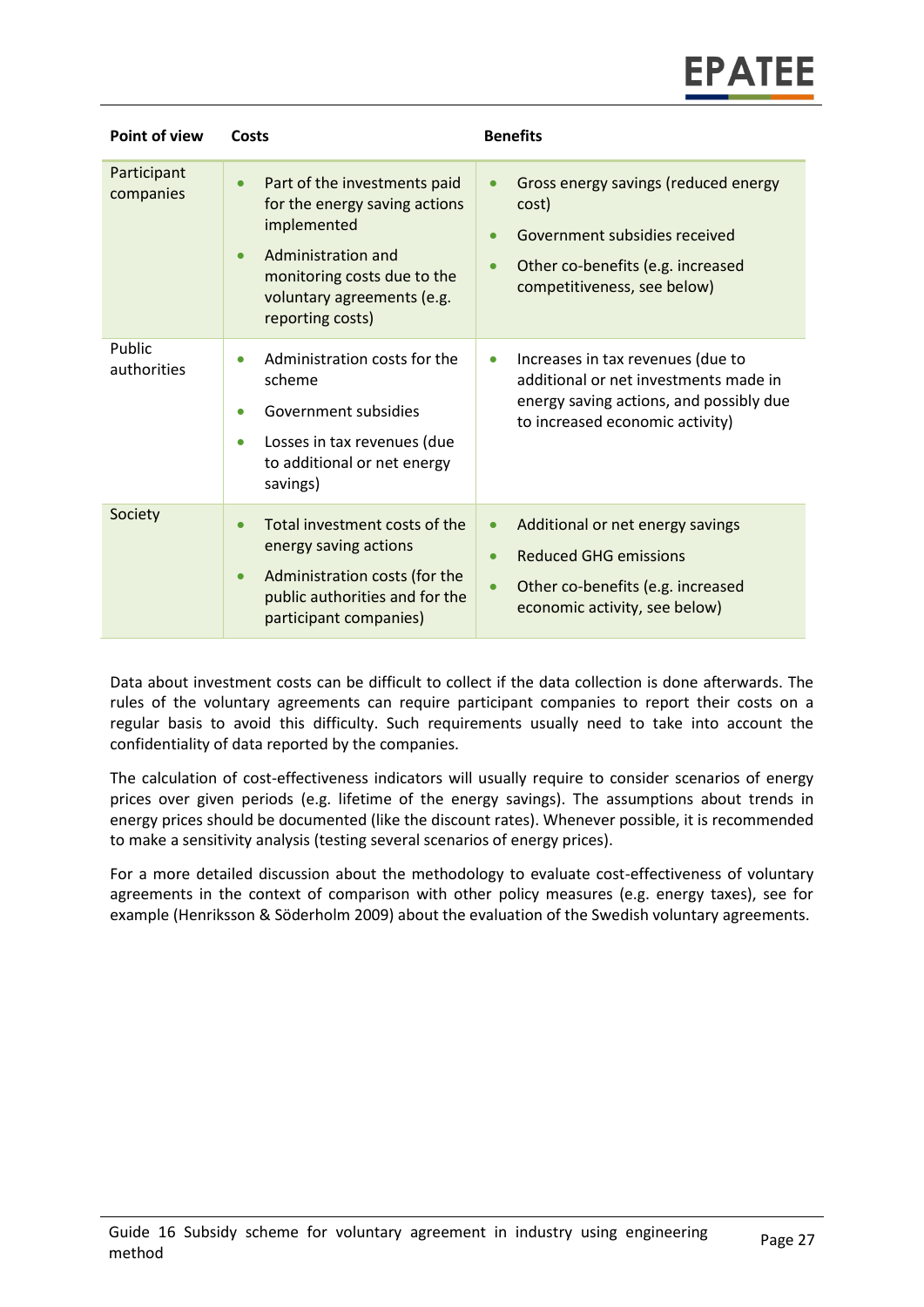### **7.3 Calculating other Co-benefits**

Possible co-benefits from saving energy in the industry sector concern:

- Extra employment
- Other emission reductions ( $NO<sub>x</sub>$ ,  $SO<sub>2</sub>$ , fine particles, etc.)
- Increased competitiveness of companies
- Increased economic activity
- Reduced dependency on (insecure) energy import

The following co-benefits are regarded as most relevant and/or feasible to calculate in conjunction to the case of voluntary agreements in the industry sector (see table below)

| Type of co-benefits                          | Why it can be relevant (and<br>for whom)                                 | References where more details can be<br>found |
|----------------------------------------------|--------------------------------------------------------------------------|-----------------------------------------------|
| Other emission<br>reductions                 | In relation to GHG reduction<br>targets of sector or country             | Numerous text books on engineering            |
| Increased<br>competitiveness of<br>companies | This is usually one of the<br>objectives of the voluntary<br>agreements. |                                               |

For more discussions and examples about co-benefits of energy efficiency in industry, see for example the resources developed by the H2020 project M-Benefits:<https://www.mbenefits.eu/>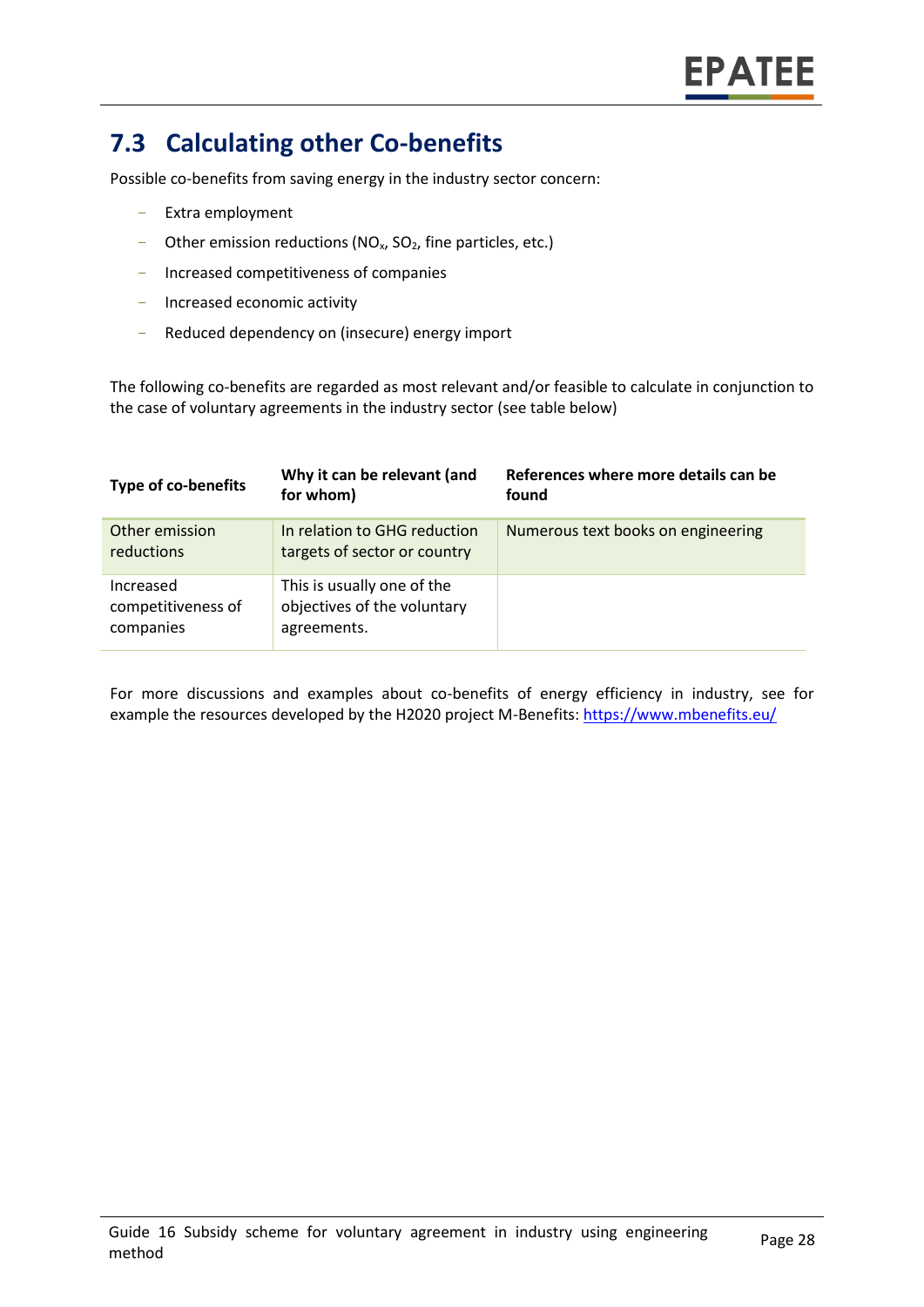### **8 | CONCRETE EXAMPLES**

#### **A good overview of the evaluation methodology in relation to voluntary agreements in industry can be found in:**

• Rietbergen, M. G., Farla, J. C., & Blok, K. (2002). Do agreements enhance energy efficiency improvement?: Analysing the actual outcome of long-term agreements on industrial energy efficiency improvement in The Netherlands. Journal of Cleaner Production, 10(2), 153-163. [https://doi.org/10.1016/S0959-6526\(01\)00035-X](https://doi.org/10.1016/S0959-6526(01)00035-X) This paper presents the **evaluation of voluntary agreements in the Netherlands**. The methodologies described in this reference conclude that 25-50 % of the energy savings obtained in a 10 year period (1989-1998) can be attributed to the policy mix of long term voluntary agreements and supporting (financial) measures. This translates in a rate of energy efficiency improvement of 33 – 100 % in comparison to a situation in which there are no agreements (the BAU scenario).

#### **A summary of the evaluation practices related to the Dutch voluntary agreements in the industry sector can also be found in the corresponding EPATEE case study:**

- Veum, K.C., 2018. Long-Term Agreements on Energy Efficiency for the non-ETS sector (LTA3, the Netherlands). [Case study](https://www.epatee-toolbox.eu/wp-content/uploads/2018/10/epatee_case_study_netherlands_mja3_voluntary_agreements_in_the_non-ets_sectors_ok.pdf) prepared by ECN-TNO for the EPATEE project, funded by the European Union's Horizon 2020 programme.
- More detailed information on the implementation of the subsidy scheme for voluntary EE agreement in industry, using engineering estimate method can be found in the Dutch reference [here.](https://www.rvo.nl/onderwerpen/duurzaam-ondernemen/energie-besparen/mja3-mee)

#### **A second practical example of the use of engineering methods to estimate energy savings from voluntary agreements in industry is the case of Finland, summarized in the following EPATEE case study:**

- Gynther, L., & Suomi, U., 2017. Energy Efficiency Agreement for Industries in Finland. [Case study](https://www.epatee-toolbox.eu/wp-content/uploads/2018/10/epatee_case_study_finland_energy_efficiency_agreement_for_industries_ok.pdf) prepared by Motiva for the EPATEE project, funded by the European Union's Horizon 2020 programme.
- A particular point of interest of the Finnish experience is the system develop to monitor the energy savings, and more generally the results of the voluntary agreements. For more details, see:

Suomi, U., Puhakka, P., & Väisänen, H. (2007). Comprehensive monitoring system – essential tool to show the results of the energy audit and voluntary agreement programmes. Proceedings of the 2007 ECEEE Summer Study 2007.

[https://www.eceee.org/library/conference\\_proceedings/eceee\\_Summer\\_Studies/2007/Panel\\_4](https://www.eceee.org/library/conference_proceedings/eceee_Summer_Studies/2007/Panel_4/4.166/) [/4.166/](https://www.eceee.org/library/conference_proceedings/eceee_Summer_Studies/2007/Panel_4/4.166/)

#### **A third practical example is the case of Sweden, as described in the following paper:**

• Stenqvist, C., & Nilsson, L. J. (2012). Energy efficiency in energy-intensive industries—an evaluation of the Swedish voluntary agreement PFE. Energy Efficiency, 5(2), 225-241. <http://portal.research.lu.se/portal/files/2026257/2026522.pdf>

#### **Examples Point of interest Dutch voluntary agreement (LTA, Long Term Agreement)** Broad [platform](https://www.rijksoverheid.nl/documenten/rapporten/2013/04/10/evaluatie-meerjarenafspraak-energie-efficientie-2008-2020-mja3) of stakeholders (in Dutch)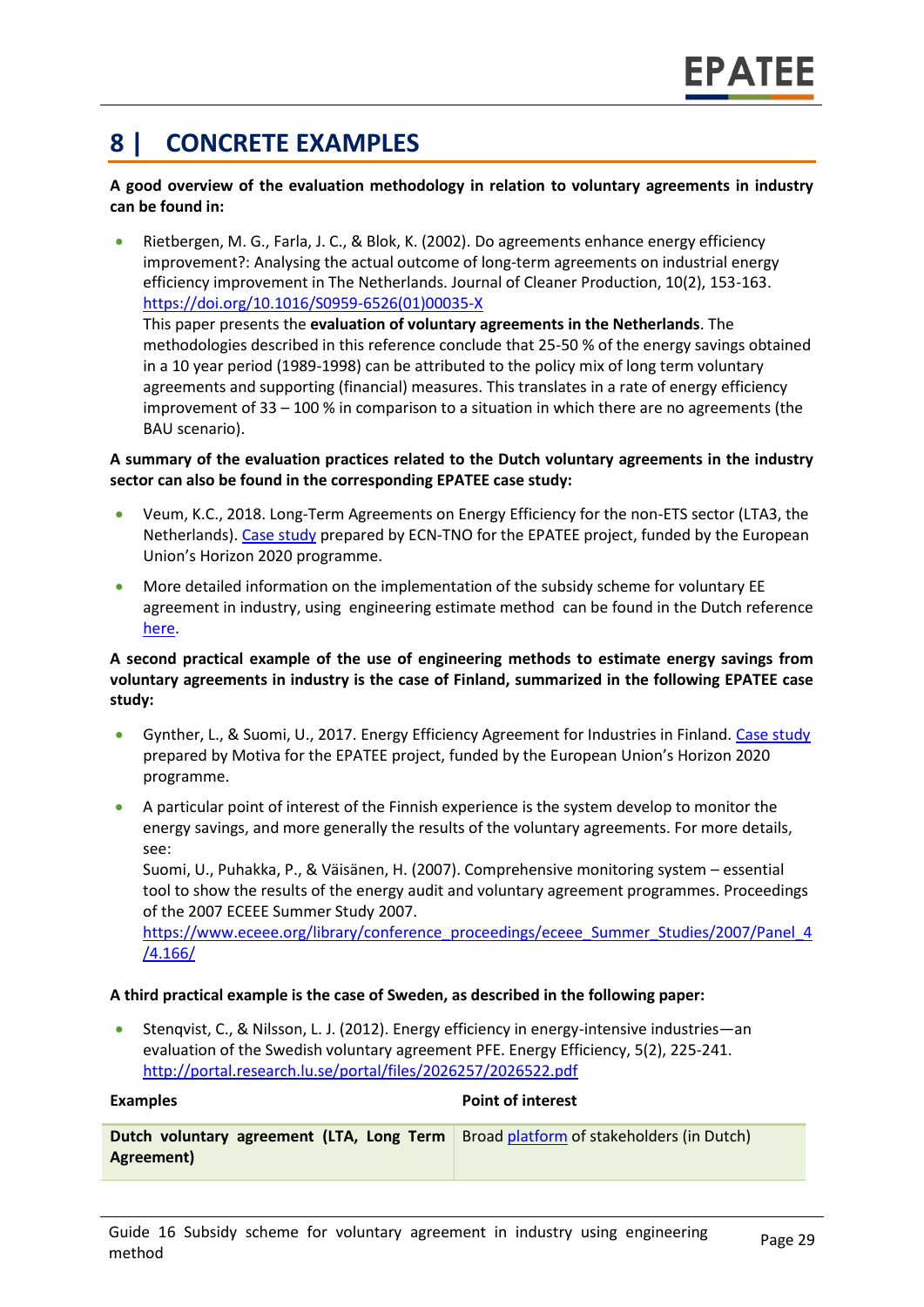# **9 | FURTHER READING**

#### **General guidance on evaluations**

- ISO 50046:2019. General methods for predicting energy savings. March 2019. <https://www.iso.org/standard/67790.html>
- Kissock, J. K., & Eger, C. (2008). Measuring industrial energy savings. Applied Energy, 85(5), 347- 361. [http://academic.udayton.edu/kissock/http/publications/measindsav\\_sae2006\\_draft\\_.pdf](http://academic.udayton.edu/kissock/http/publications/measindsav_sae2006_draft_.pdf)
- Maric, L., Thenius, G., Gynther, L., and C. Guermont (2018). Linkage between M&V tools (data collection) and evaluation (complementary analysis). Topical case study of the EPATEE project, funded by the European Union's Horizon 2020 programme. [https://www.epatee](https://www.epatee-toolbox.eu/?page_id=428)[toolbox.eu/?page\\_id=428](https://www.epatee-toolbox.eu/?page_id=428)

#### **About voluntary agreements**

- Price, L. (2005). Voluntary agreements for energy efficiency or ghg emissions reduction in industry: An assessment of programs around the world. Proceedings of the 2005 ACEEE Summer Study[. https://cloudfront.escholarship.org/dist/prd/content/qt67c4x06h/qt67c4x06h.pdf](https://cloudfront.escholarship.org/dist/prd/content/qt67c4x06h/qt67c4x06h.pdf)
- Rezessy, S., & Bertoldi, P. (2011). Voluntary agreements in the field of energy efficiency and emission reduction: Review and analysis of experiences in the European Union. Energy Policy, 39(11), 7121-7129. <https://doi.org/10.1016/j.enpol.2011.08.030>
- Storey, M., Boyd, G., & Dowd, J. (1999). Voluntary agreements with industry. In Voluntary approaches in environmental policy (pp. 187-207). Springer, Dordrecht. <https://www.econstor.eu/bitstream/10419/154790/1/NDL1997-026.pdf>
- Suomi, U., Puhakka, P., and Väisänen, H. (2009). New board energy efficiency agreement. Proceedings of the ECEEE 2009 Summer Study 2009. [https://www.eceee.org/library/conference\\_proceedings/eceee\\_Summer\\_Studies/2009/Panel\\_3](https://www.eceee.org/library/conference_proceedings/eceee_Summer_Studies/2009/Panel_3/3.266/) [/3.266/](https://www.eceee.org/library/conference_proceedings/eceee_Summer_Studies/2009/Panel_3/3.266/)

**About the comparison of different methods to assess the energy savings from voluntary agreements** (changes in energy efficiency indicators vs. engineering estimates at project level):

• Abeelen, C., Harmsen, R. & Worrell, E. (2016). Counting project savings—an alternative way to monitor the results of a voluntary agreement on industrial energy savings', Energy Efficiency, 9(3), 755–770. doi: 10.1007/s12053-015-9398-3

**Example of using statistical methods to assess effects of a policy measure on the implementation of energy saving actions in SMEs** (about energy audits programme, but approach also relevant for voluntary agreements)**:**

• Schleich, J. , Fleiter, T., Hirzel, S., Schlomann, B., Mai, M., & Gruber, E. (2015). Effect of energy audits on the adoption of energy-efficiency measures by small companies. Proceedings of the ECEEE 2015 Summer Study, 1827-1836. [https://www.eceee.org/library/conference\\_proceedings/eceee\\_Summer\\_Studies/2015/8](https://www.eceee.org/library/conference_proceedings/eceee_Summer_Studies/2015/8-monitoring-and-evaluation-building-confidence-and-enhancing-practices/effect-of-energy-audits-on-the-adoption-of-energy-efficiency-measures-by-small-companies/) [monitoring-and-evaluation-building-confidence-and-enhancing-practices/effect-of-energy](https://www.eceee.org/library/conference_proceedings/eceee_Summer_Studies/2015/8-monitoring-and-evaluation-building-confidence-and-enhancing-practices/effect-of-energy-audits-on-the-adoption-of-energy-efficiency-measures-by-small-companies/)[audits-on-the-adoption-of-energy-efficiency-measures-by-small-companies/](https://www.eceee.org/library/conference_proceedings/eceee_Summer_Studies/2015/8-monitoring-and-evaluation-building-confidence-and-enhancing-practices/effect-of-energy-audits-on-the-adoption-of-energy-efficiency-measures-by-small-companies/)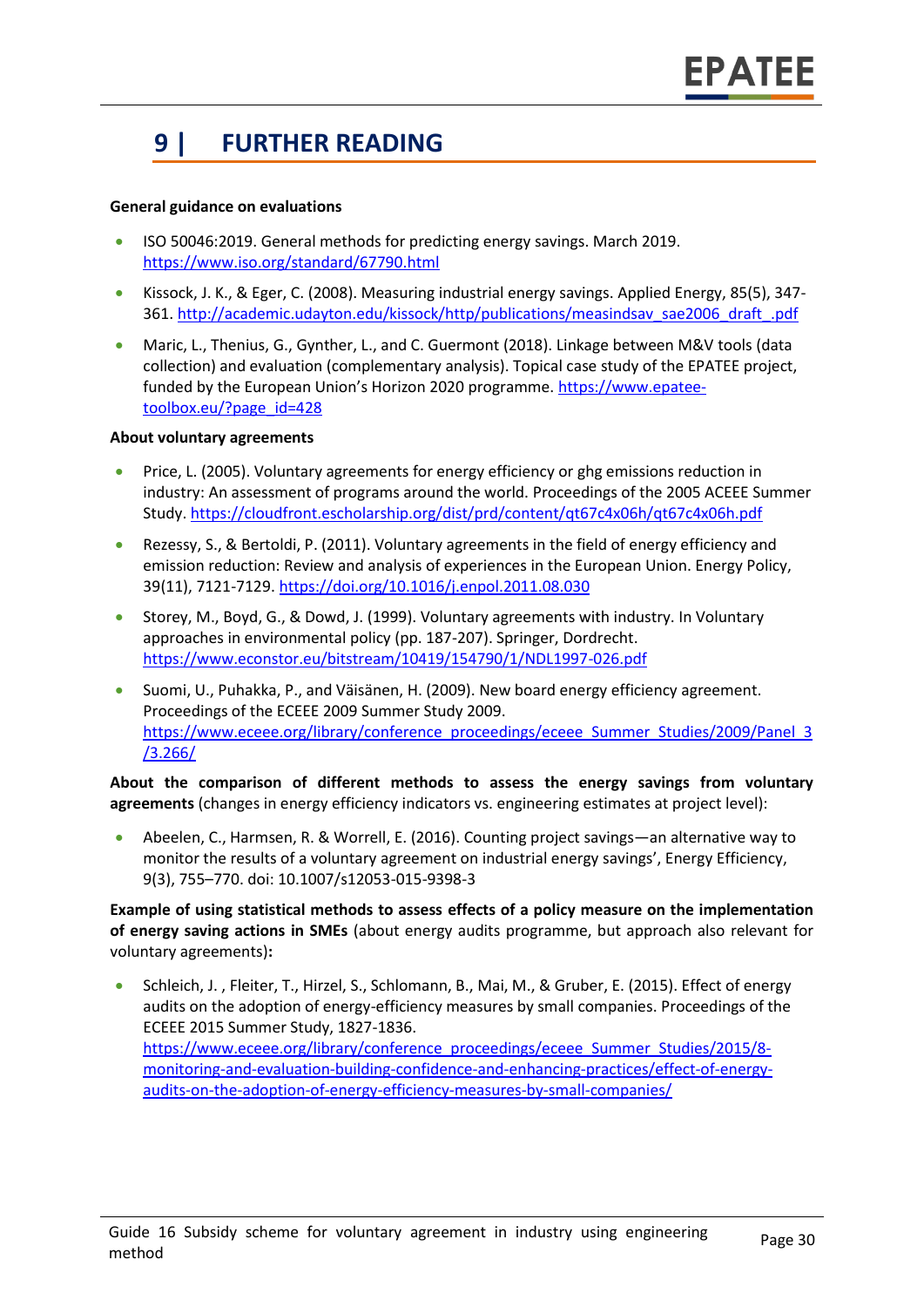#### **Example of approach to distinguish the effects of combinations of policy measures (including voluntary agreements) for energy efficiency in the industry:**

• Bjørner, T. B., & Jensen, H. H. (2002). Energy taxes, voluntary agreements and investment subsidies—a micro-panel analysis of the effect on Danish industrial companies' energy demand. Resource and energy economics, 24(3), 229-249. [https://doi.org/10.1016/S0928-](https://doi.org/10.1016/S0928-7655(01)00049-5) [7655\(01\)00049-5](https://doi.org/10.1016/S0928-7655(01)00049-5)

#### **Example of evaluation of cost-effectiveness of a voluntary agreement**:

• Henriksson, E., & Söderholm, P. (2009). The cost-effectiveness of voluntary energy efficiency programs. Energy for Sustainable Development, 13(4), 235-243. [http://www.diva](http://www.diva-portal.org/smash/get/diva2:1005208/FULLTEXT01.pdf)[portal.org/smash/get/diva2:1005208/FULLTEXT01.pdf](http://www.diva-portal.org/smash/get/diva2:1005208/FULLTEXT01.pdf)